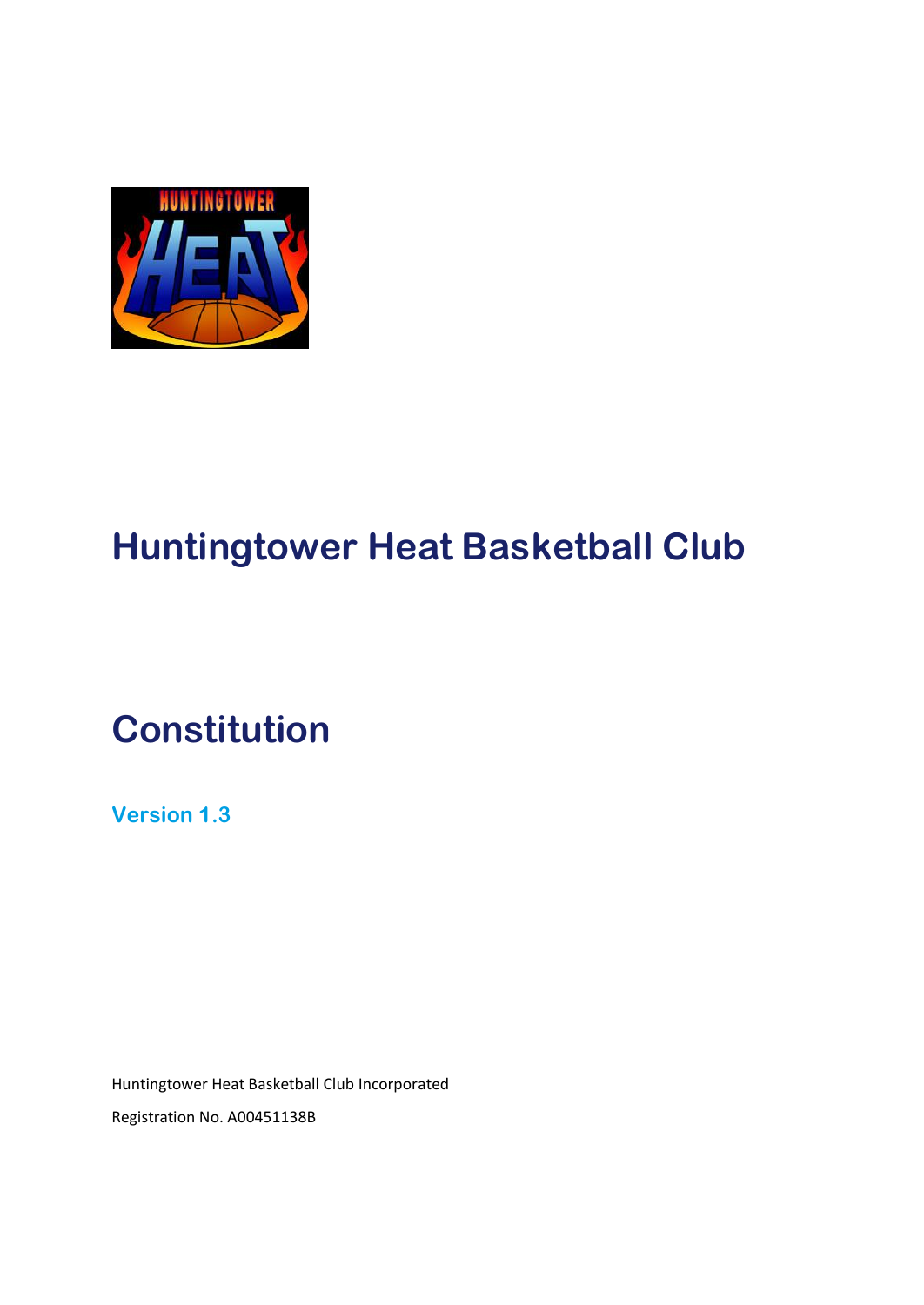# <span id="page-1-0"></span>**Document History**

| <b>Version</b> | <b>Description</b>                                                                                                                                                                                                                                                                                                                                                                                                                                              | <b>Author</b>           | <b>Date</b> |
|----------------|-----------------------------------------------------------------------------------------------------------------------------------------------------------------------------------------------------------------------------------------------------------------------------------------------------------------------------------------------------------------------------------------------------------------------------------------------------------------|-------------------------|-------------|
| V1.0           | <b>Unmodified Model Rules</b>                                                                                                                                                                                                                                                                                                                                                                                                                                   | Victorian<br>Government |             |
| V1.1           | Draft for comment, using latest Model Rules<br>(29/11/2012) as a base, with the following changes:<br>Style and formatting cleaned up;<br>$\bullet$<br>Added "Name" of the Association;<br>$\bullet$<br>Created "Statement of Purposes";<br>$\bullet$<br>Modified "Membership" rules;<br>$\bullet$<br>Added Application for Membership Form;<br>$\bullet$<br>Added Committee Nomination Form; and<br>$\bullet$<br>Added Committee Acceptance Form.<br>$\bullet$ | Dwayne<br>O'Connor      | 02/08/16    |
| V1.2           | Draft for comment, including provision for:<br>Electronic voting (Rule 60);<br>$\bullet$<br>Electronic payment authorisation (Rules<br>$\bullet$<br>48 and 69 );<br>Misc. other edits.                                                                                                                                                                                                                                                                          | Dwayne<br>O'Connor      | 16/02/17    |
| V1.3           | Draft for comment, including:<br>Change to AGM quorum (Rule 36)<br>٠<br>Change to ceasing membership (Rule 16)<br>$\bullet$<br>Added clause re: registration fees (Rule 12)<br>$\bullet$<br>Added document authorisation date.                                                                                                                                                                                                                                  | Dwayne<br>O'Connor      | 17/08/17    |

# <span id="page-1-1"></span>**Document Authorisation**

This Constitution (V2.0) was adopted by the Huntingtower Heat Basketball Club Committee of Management at the Annual General Meeting on the 30<sup>th</sup> of October, 2017.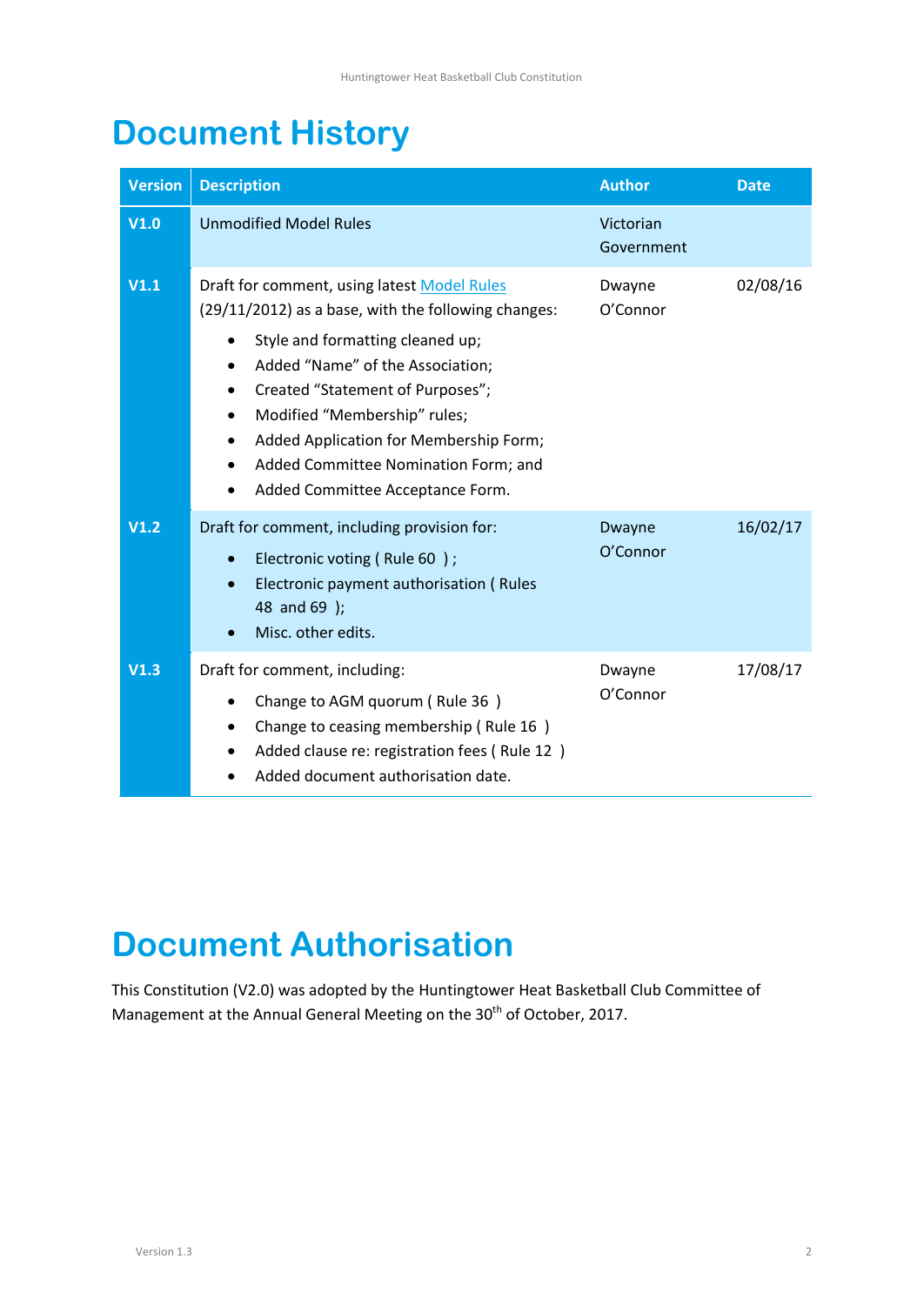# **Contents**

| 3. |  |  |  |
|----|--|--|--|
|    |  |  |  |
|    |  |  |  |
|    |  |  |  |
| 6  |  |  |  |
|    |  |  |  |
|    |  |  |  |
|    |  |  |  |
|    |  |  |  |
| 10 |  |  |  |
| 11 |  |  |  |
|    |  |  |  |
| 13 |  |  |  |
| 14 |  |  |  |
| 15 |  |  |  |
| 16 |  |  |  |
|    |  |  |  |
|    |  |  |  |
| 19 |  |  |  |
| 20 |  |  |  |
|    |  |  |  |
|    |  |  |  |
|    |  |  |  |
|    |  |  |  |
|    |  |  |  |
|    |  |  |  |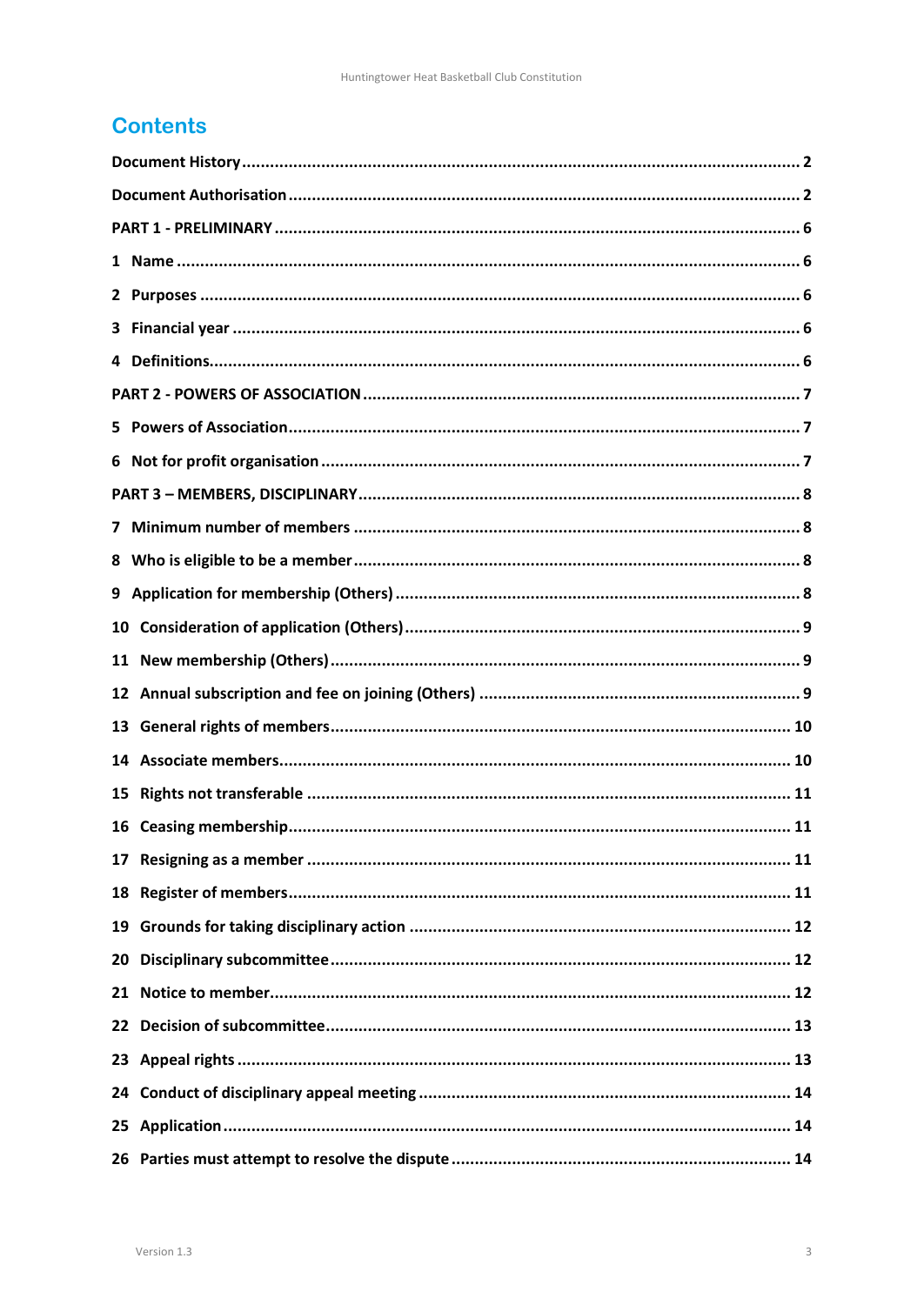| 28  |  |
|-----|--|
|     |  |
|     |  |
| 30. |  |
| 31  |  |
| 32  |  |
| 33  |  |
|     |  |
| 35  |  |
| 36. |  |
| 37  |  |
| 38  |  |
| 39  |  |
| 40  |  |
|     |  |
|     |  |
|     |  |
| 43  |  |
| 44  |  |
| 45  |  |
|     |  |
|     |  |
|     |  |
|     |  |
|     |  |
|     |  |
|     |  |
| 53  |  |
|     |  |
|     |  |
|     |  |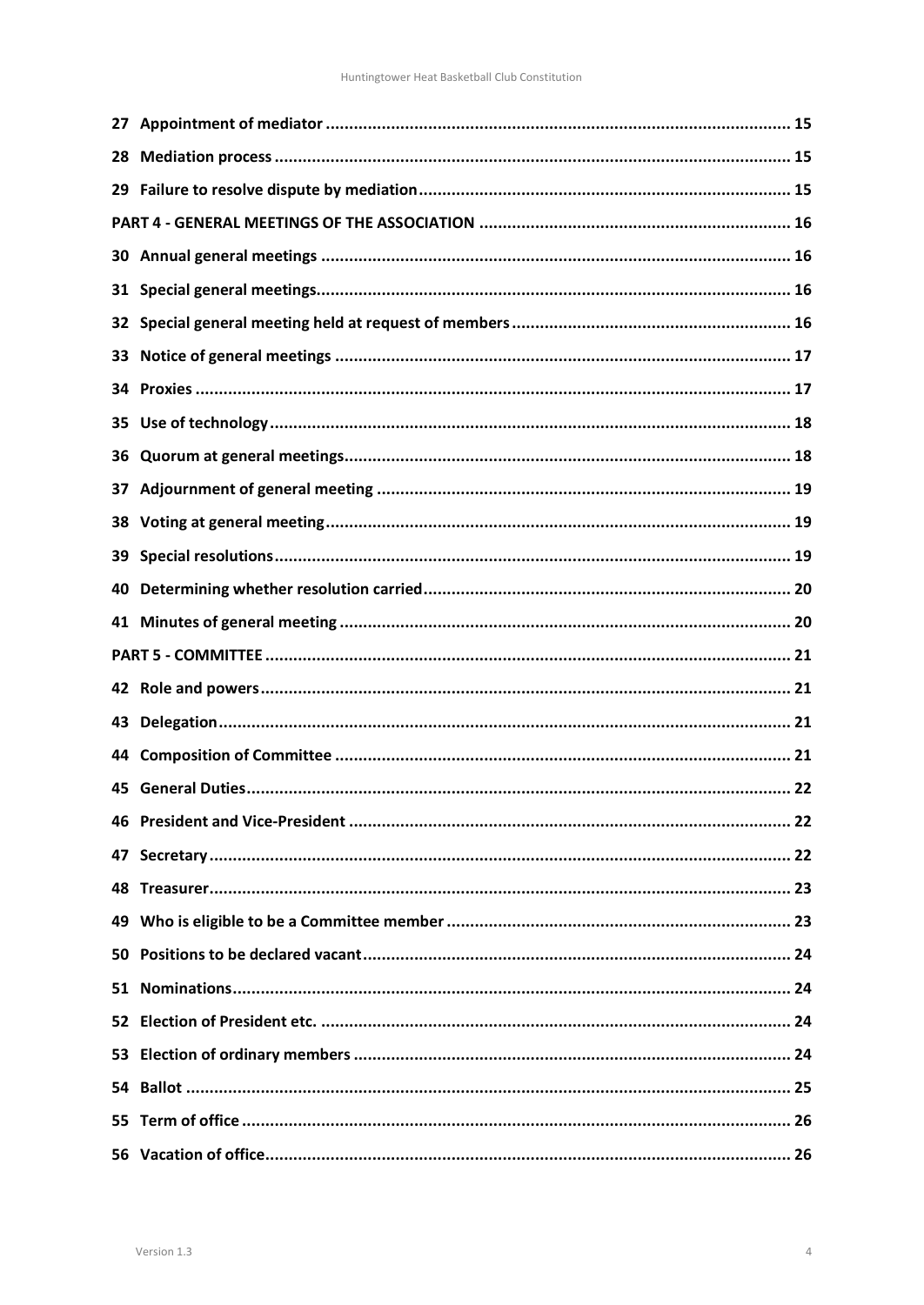| 59  |  |  |
|-----|--|--|
| 60  |  |  |
| 61  |  |  |
| 62  |  |  |
| 63  |  |  |
|     |  |  |
| 65  |  |  |
| 66  |  |  |
|     |  |  |
|     |  |  |
|     |  |  |
| 69  |  |  |
| 70. |  |  |
|     |  |  |
|     |  |  |
| 72. |  |  |
| 73. |  |  |
| 74. |  |  |
|     |  |  |
|     |  |  |
|     |  |  |
|     |  |  |
|     |  |  |
|     |  |  |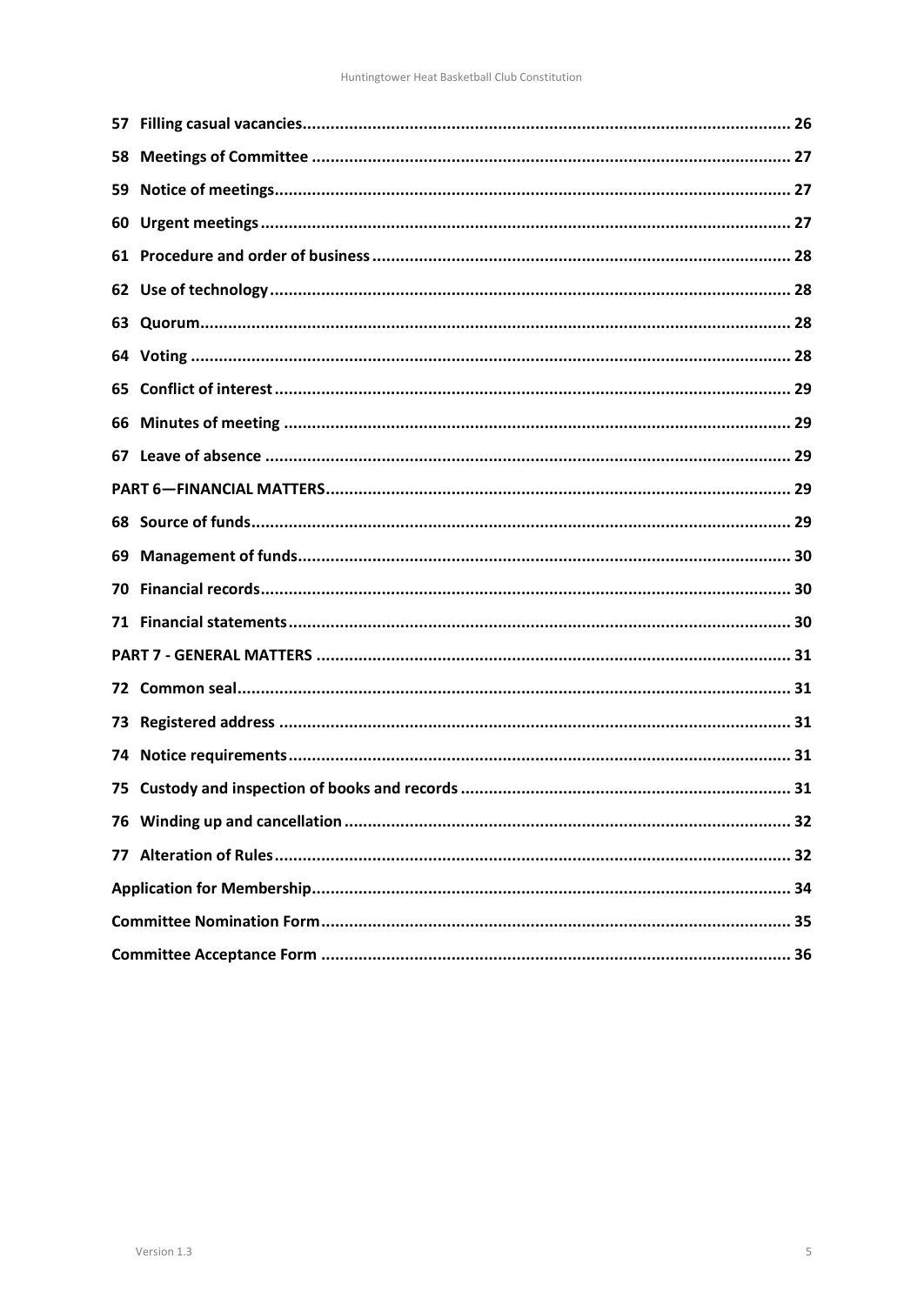# <span id="page-5-0"></span>**PART 1 - PRELIMINARY**

### <span id="page-5-1"></span>**1 Name**

(1) The name of the incorporated association is "Huntingtower Heat Basketball Club".

*Note: Under section 23 of the Act, the name of the association and its registration number must appear on all its business documents.*

# <span id="page-5-2"></span>**2 Purposes**

- (1) The purposes of the association are to-
	- (a) Provide children living in eastern suburbs of Melbourne with an opportunity to play basketball by organising, administering and maintaining junior basketball teams;
	- (b) Encourage younger children to take up the sport of basketball;
	- (c) Provide a high quality, safe and supportive sporting environment that seeks to comply with all relevant codes and guidelines.

## <span id="page-5-3"></span>**3 Financial year**

(1) The financial year of the Association is each period of 12 months ending on the 30<sup>th</sup> of June.

# <span id="page-5-4"></span>**4 Definitions**

- (1) In these Rules—
	- (a) *absolute majority*, of the Committee, means a majority of the committee members currently holding office and entitled to vote at the time (as distinct from a majority of committee members present at a committee meeting);
	- (b) *associate member* means a member referred to in rule [14 ;](#page-9-1)
	- (c) *Chairperson*, of a general meeting or committee meeting, means the person chairing the meeting as required under rule [46 ;](#page-21-1)
	- (d) *club* means the Association;
	- (e) *Committee* means the Committee having management of the business of the Association;
	- (f) *committee meeting* means a meeting of the Committee held in accordance with these Rules;
	- (g) *committee member* means a member of the Committee elected or appointed under Division 3 of Part 5;
	- (h) *disciplinary appeal meeting* means a meeting of the members of the Association convened under rule [23 ;](#page-12-1)
	- (i) *disciplinary meeting* means a meeting of the Committee convened for the purposes of rule [22 ;](#page-12-0)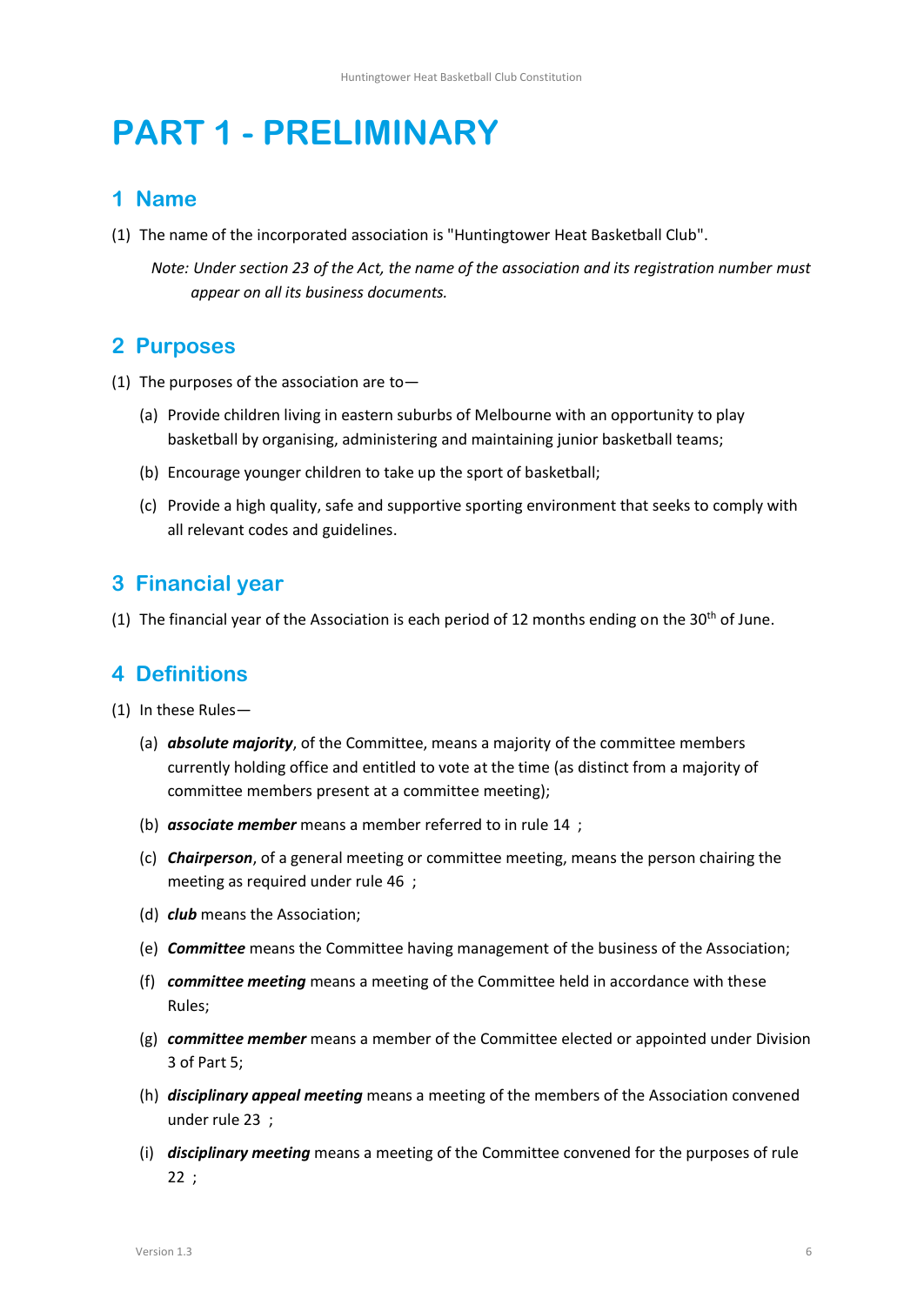- (j) *disciplinary subcommittee* means the subcommittee appointed under rule [20 ;](#page-11-1)
- (k) *financial year* means the 12-month period specified in rule [3 ;](#page-5-3)
- (l) *general meeting* means a general meeting of the members of the Association convened in accordance with Part 4 and includes an annual general meeting, a special general meeting and a disciplinary appeal meeting;
- (m) *member* means a member of the Association;
- (n) *member entitled to vote* means a member who under rule [13 i](#page-9-0)s entitled to vote at a general meeting;
- (o) *player* means a member that has been allocated to a team to play basketball;
- (p) *special resolution* means a resolution that requires not less than three-quarters of the members voting at a general meeting, whether in person or by proxy, to vote in favour of the resolution;
- (q) *the Act* means the Associations Incorporation Reform Act 2012 and includes any regulations made under that Act;
- (r) *the Registrar* means the Registrar of Incorporated Associations.

# <span id="page-6-0"></span>**PART 2 - POWERS OF ASSOCIATION**

### <span id="page-6-1"></span>**5 Powers of Association**

- <span id="page-6-3"></span>(1) Subject to the Act, the Association has power to do all things incidental or conducive to achieve its purposes.
- (2) Without limiting subrul[e \(1\),](#page-6-3) the Association may—
	- (a) acquire, hold and dispose of real or personal property;
	- (b) open and operate accounts with financial institutions;
	- (c) invest its money in any security in which trust monies may lawfully be invested;
	- (d) raise and borrow money on any terms and in any manner as it thinks fit;
	- (e) secure the repayment of money raised or borrowed, or the payment of a debt or liability;
	- (f) appoint agents to transact business on its behalf;
	- (g) enter into any other contract it considers necessary or desirable.
- (3) The Association may only exercise its powers and use its income and assets (including any surplus) for its purposes.

### <span id="page-6-2"></span>**6 Not for profit organisation**

<span id="page-6-4"></span>(1) The Association must not distribute any surplus, income or assets directly or indirectly to its members.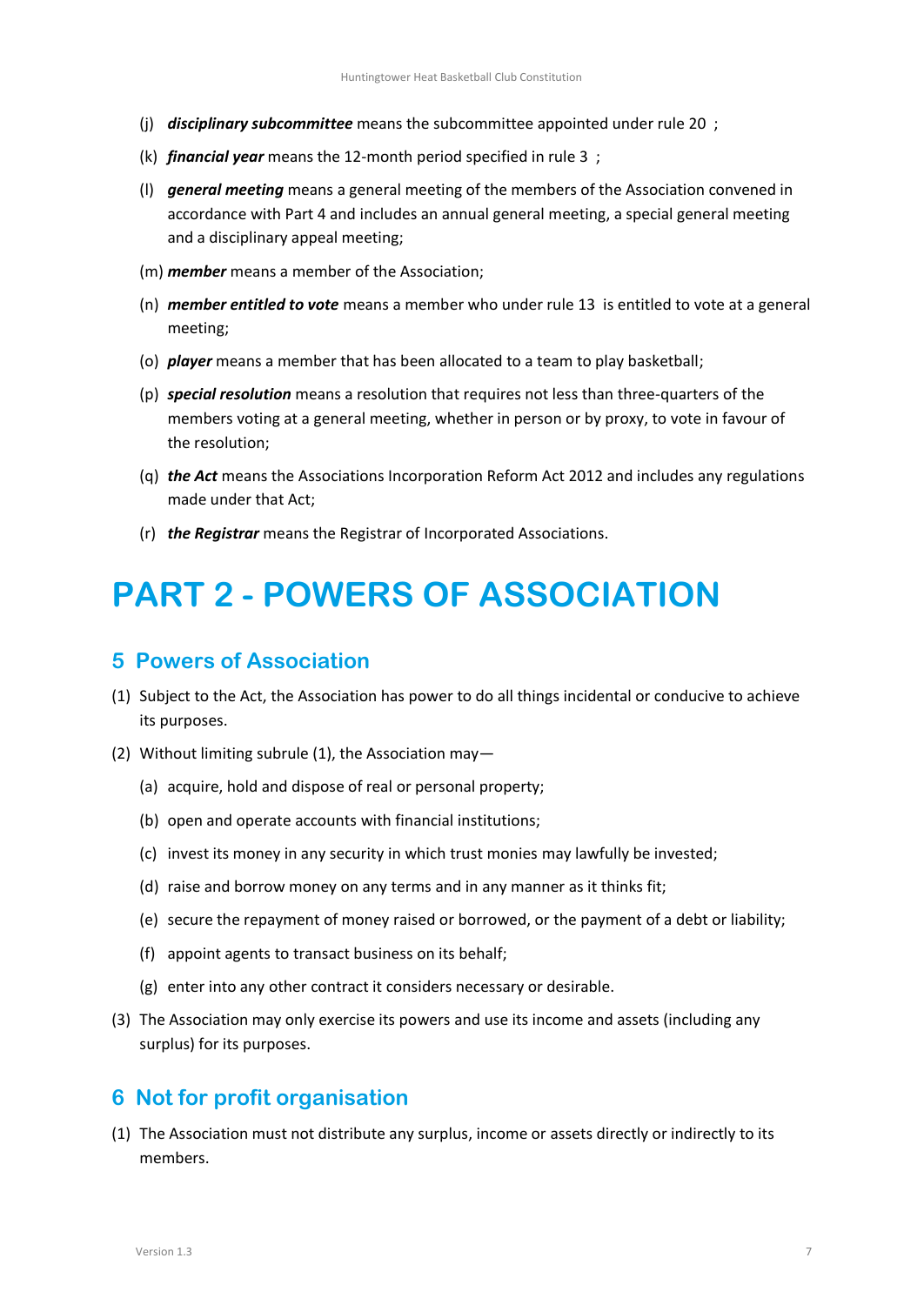- (2) Subrule [\(1\)](#page-6-4) does not prevent the Association from paying a member—
	- (a) reimbursement for expenses properly incurred by the member; or
	- (b) for goods or services provided by the member—

if this is done in good faith on terms no more favourable than if the member was not a member.

*Note: Section 33 of the Act provides that an incorporated association must not secure pecuniary profit for its members. Section 4 of the Act sets out in more detail the circumstances under which an incorporated association is not taken to secure pecuniary profit for its members.*

# <span id="page-7-0"></span>**PART 3 – MEMBERS, DISCIPLINARY**

# **Division 1 – Membership**

### <span id="page-7-1"></span>**7 Minimum number of members**

(1) The Association must have at least 5 members.

### <span id="page-7-2"></span>**8 Who is eligible to be a member**

- (1) Membership of the Association is comprised of:
	- (a) Players: all players that-
		- (i) have played for the club within the last two full seasons; or
		- (ii) are currently playing for the club; or
		- (iii) have registered with the club for the next season.
	- (b) Parents: all parents &/or legal guardians of all players who are members that are under the age of 18;
	- (c) Others: any other person over the age of 18 that-
		- (i) supports the purposes of the Association; and
		- (ii) has been granted membership by the committee in accordance with rules [9 -](#page-7-3) [11 .](#page-8-2)

### <span id="page-7-3"></span>**9 Application for membership (Others)**

- (1) To apply to become a member of the Association under rule [8](#page-7-2) (c), a person must submit a written application to a committee member stating that the person—
	- (a) wishes to become a member of the Association; and
	- (b) supports the purposes of the Association; and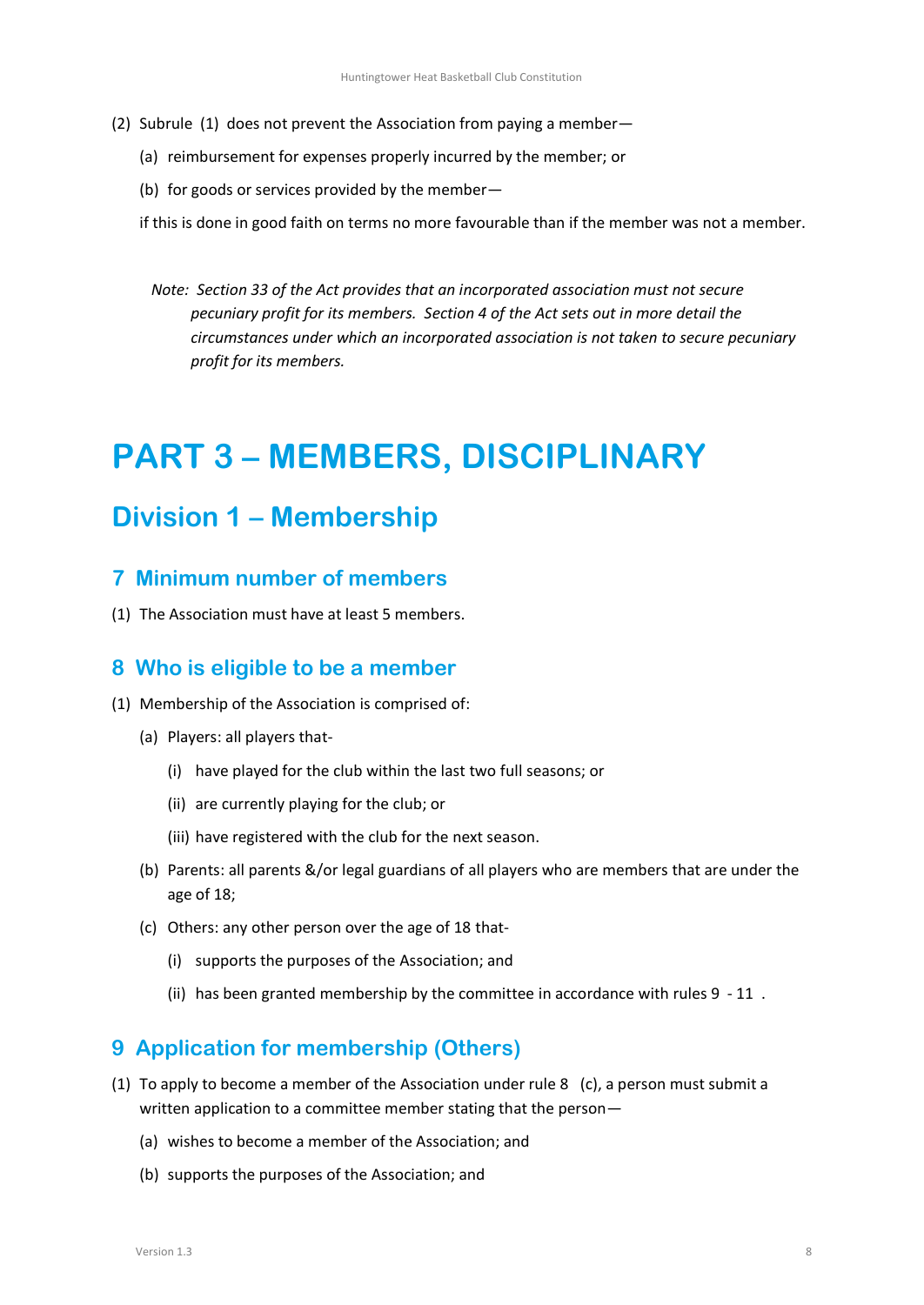- (c) agrees to comply with these Rules.
- (2) The application—
	- (a) must be signed by the applicant; and
	- (b) may be accompanied by the joining fee.

*Note: The joining fee is the fee (if any) determined by the Association under rule [12 .](#page-8-0)*

# <span id="page-8-1"></span>**10 Consideration of application (Others)**

- (1) As soon as practicable after an application for membership is received, the Committee must decide by resolution whether to accept or reject the application.
- (2) The Committee must notify the applicant in writing of its decision as soon as practicable after the decision is made.
- (3) If the Committee rejects the application, it must return any money accompanying the application to the applicant.
- (4) No reason need be given for the rejection of an application.

# <span id="page-8-2"></span>**11 New membership (Others)**

- (1) If an application for membership is approved by the Committee—
	- (a) the resolution to accept the membership must be recorded in the minutes of the committee meeting; and
	- (b) the club registrar must, as soon as practicable, enter the name and address of the new member, and the date of becoming a member, in the register of members.
- (2) A person becomes a member of the Association and, subject to rule [13 ,](#page-9-0) is entitled to exercise his or her rights of membership from the date, whichever is the later, on which-
	- (a) the Committee approves the person's membership; or
	- (b) the person pays the joining fee.

# <span id="page-8-0"></span>**12 Annual subscription and fee on joining (Others)**

- (1) At each annual general meeting, the Association must determine—
	- (a) the amount of the annual subscription (if any) for the following financial year; and
	- (b) the date for payment of the annual subscription.
- (2) The Association may determine that a lower annual subscription is payable by associate members.
- (3) The Association may determine that any new member who joins after the start of a financial year must, for that financial year, pay a fee equal to—
	- (a) the full annual subscription; or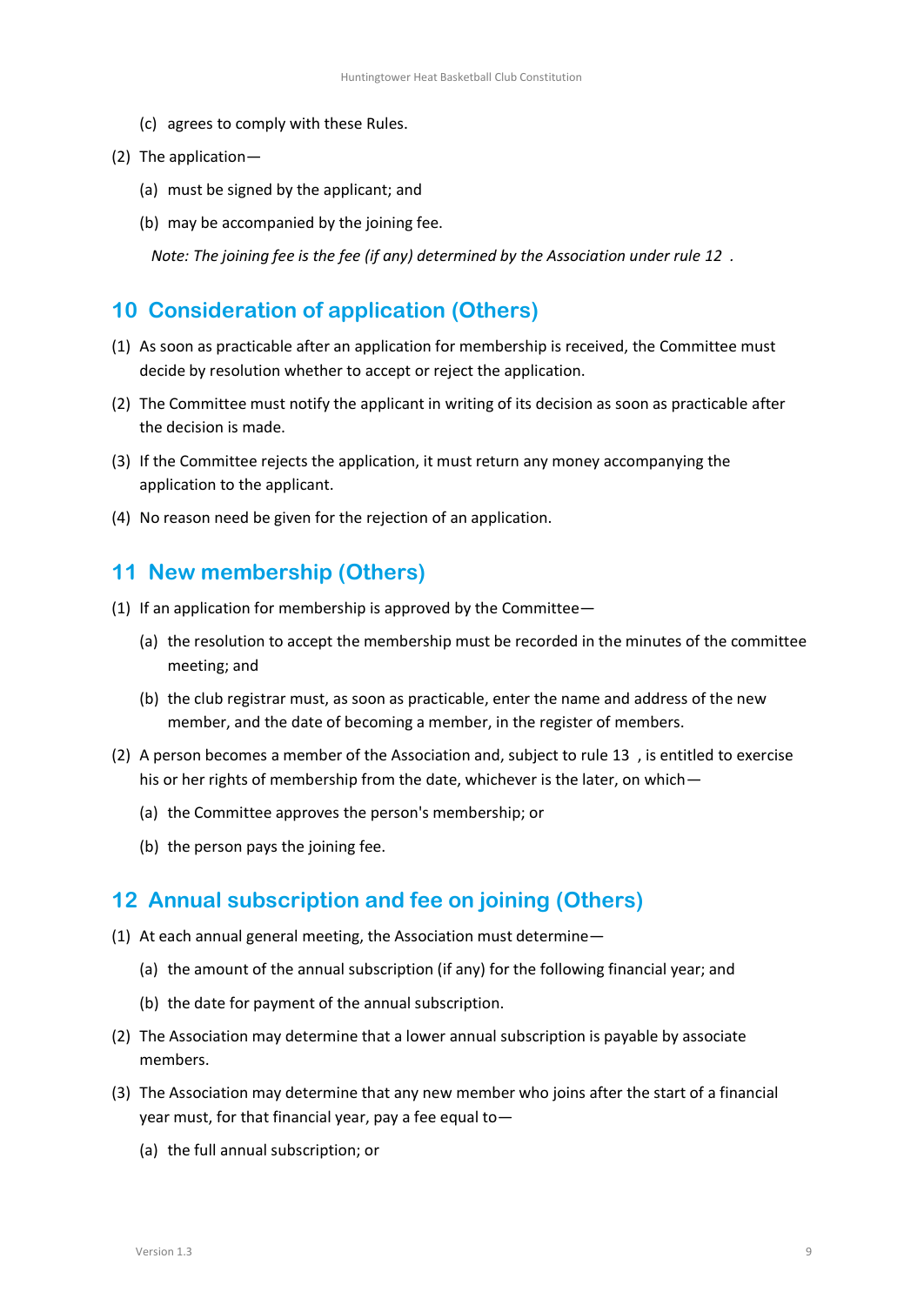- (b) a pro rata annual subscription based on the remaining part of the financial year; or
- (c) a fixed amount determined from time to time by the Association.
- (4) The rights of a member (including the right to vote) who has not paid the annual subscription by the due date are suspended until the subscription is paid.
- (5) Player fees such as competition registration, uniform purchase and other relevant charges are set by the committee during its normal course of business.

# <span id="page-9-0"></span>**13 General rights of members**

- (1) A member of the Association who is entitled to vote has the right—
	- (a) to receive notice of general meetings and of proposed special resolutions in the manner and time prescribed by these Rules; and
	- (b) to submit items of business for consideration at a general meeting; and
	- (c) to attend and be heard at general meetings; and
	- (d) to vote at a general meeting; and
	- (e) to have access to the minutes of general meetings and other documents of the Association as provided under rul[e 75 ;](#page-30-4) and
	- (f) to inspect the register of members.
- (2) A member is entitled to vote if—
	- (a) the member is a member other than an associate member; and
	- (b) more than 10 business days have passed since he or she became a member of the Association; and
	- (c) the member's membership rights are not suspended for any reason; and
	- (d) the member is at least 18 years of age.

### <span id="page-9-1"></span>**14 Associate members**

- (1) Associate members of the Association include—
	- (a) honorary life members;
	- (b) coaches; and
	- (c) any other category of member as determined by special resolution at a general meeting.
- (2) An associate member must not vote but may have other rights as determined by the Committee or by resolution at a general meeting.
- (3) Should a member be eligible for multiple types of membership, they shall inherit the privileges as determined by the Committee.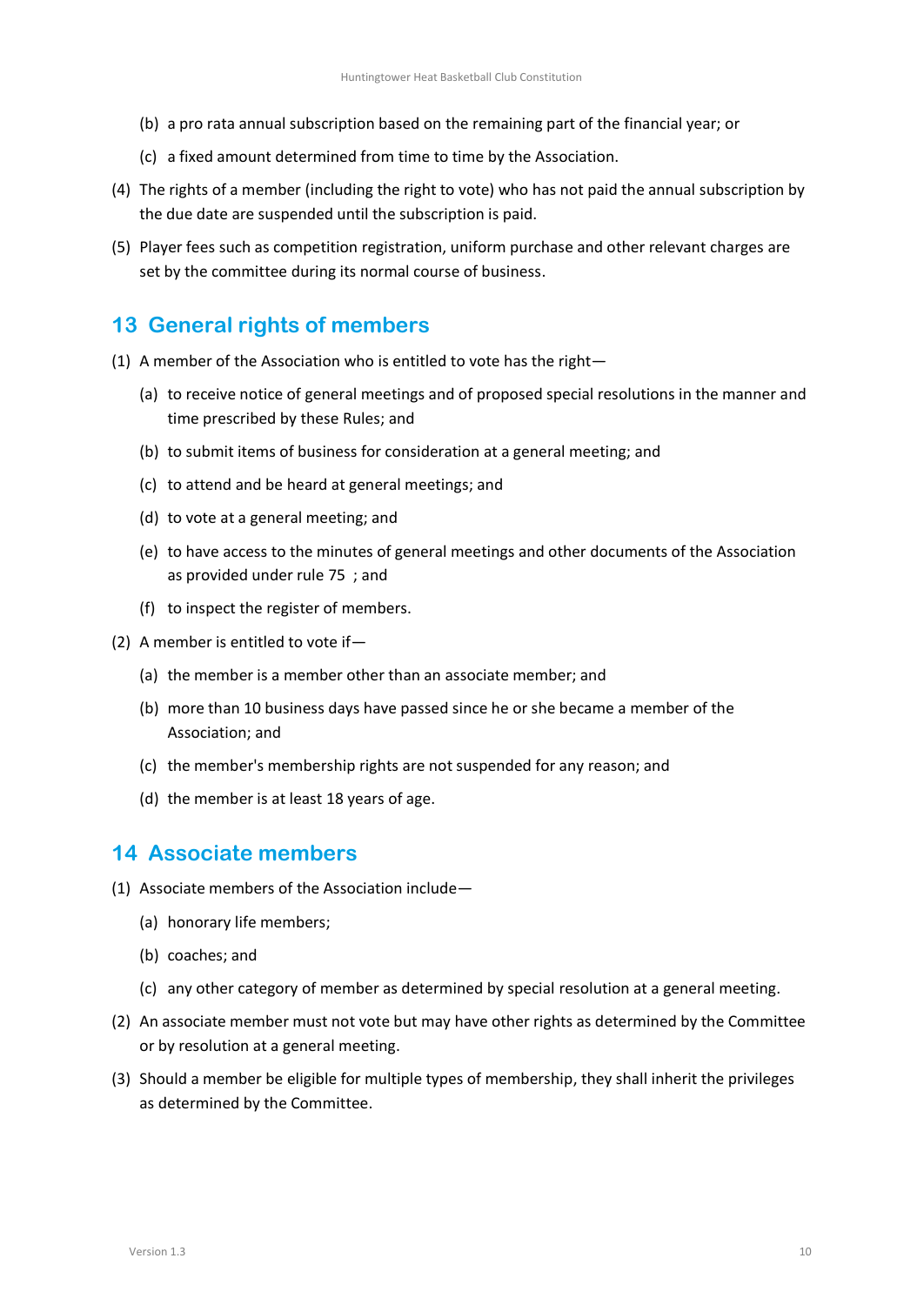## <span id="page-10-1"></span>**15 Rights not transferable**

(1) The rights of a member are not transferable and end when membership ceases.

# <span id="page-10-0"></span>**16 Ceasing membership**

- (1) The membership of a person will cease under the following conditions-
	- (a) For all members on resignation, expulsion, or death;
	- (b) For all players
		- (i) after not having played with the club for two full seasons; or
		- (ii) when cleared to play for another club in one competition (eg. GEBC) and not currently registered to play in any other competition for the club (eg. Weeknight Juniors);
	- (c) For all parents and/or legal guardians when they have no more children that are members.
	- (d) For all other types of members when their membership expires;
- (2) If parents and/or legal guardians of former players wish to maintain their membership, they must re-apply using the general admission form and be endorsed by the Committee.
- (3) If a person ceases to be a member of the Association, the club registrar must, as soon as practicable, enter the date the person ceased to be a member in the register of members.

# <span id="page-10-2"></span>**17 Resigning as a member**

(1) A member may resign by notice in writing given to the Association.

*Note: Rul[e 74](#page-30-3) sets out how notice may be given to the association. It includes by post or by handing the notice to a member of the committee.*

- (2) A member is taken to have resigned if—
	- (a) the member's annual subscription is more than 12 months in arrears; or
	- (b) where no annual subscription is payable—
		- (i) the Secretary has made a written request to the member to confirm that he or she wishes to remain a member; and
		- (ii) the member has not, within 3 months after receiving that request, confirmed in writing that he or she wishes to remain a member.

### <span id="page-10-3"></span>**18 Register of members**

- (1) The club registrar must keep and maintain a register of members that includes—
	- (a) for each current member—
		- (i) the member's name;
		- (ii) the address for notice last given by the member;
		- (iii) the date of becoming a member;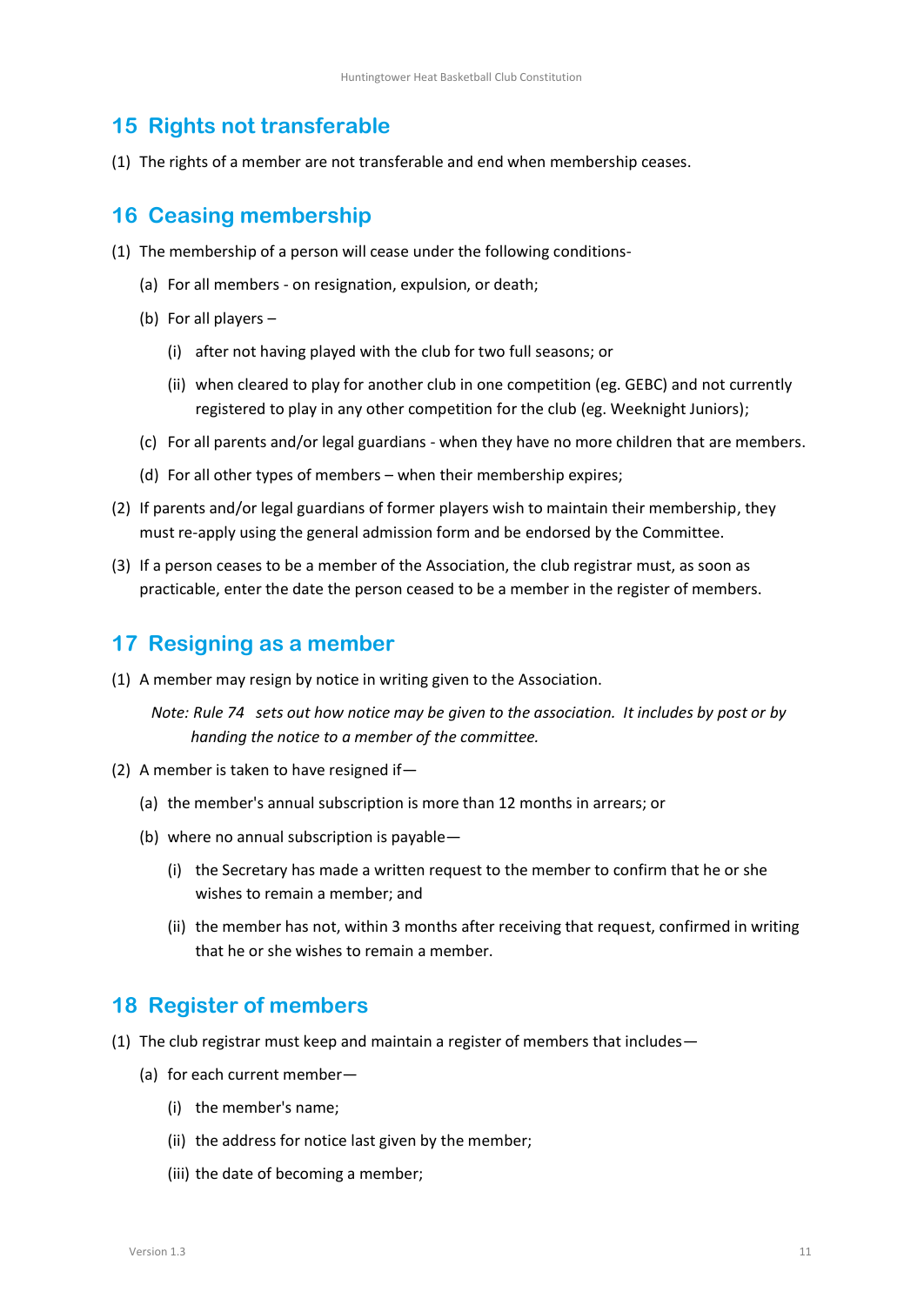- (iv) if the member is an associate member, a note to that effect;
- (v) any other information determined by the Committee; and
- (b) for each former member, the date of ceasing to be a member.
- <span id="page-11-3"></span>(2) Any member may, at a reasonable time and free of charge, inspect the register of members.
	- *Note: Under section 59 of the Act, access to the personal information of a person recorded in the register of members may be restricted in certain circumstances. Section 58 of the Act provides that it is an offence to make improper use of information about a person obtained from the Register of Members.*

# **Division 2 - Disciplinary action**

### <span id="page-11-0"></span>**19 Grounds for taking disciplinary action**

- (1) The Association may take disciplinary action against a member in accordance with this Division if it is determined that the member—
	- (a) has failed to comply with these Rules; or
	- (b) refuses to support the purposes of the Association; or
	- (c) has engaged in conduct prejudicial to the Association.

### <span id="page-11-1"></span>**20 Disciplinary subcommittee**

- (1) If the Committee is satisfied that there are sufficient grounds for taking disciplinary action against a member, the Committee must appoint a disciplinary subcommittee to hear the matter and determine what action, if any, to take against the member.
- (2) The members of the disciplinary subcommittee—
	- (a) may be Committee members, members of the Association or anyone else; but
	- (b) must not be biased against, or in favour of, the member concerned.

### <span id="page-11-2"></span>**21 Notice to member**

- (1) Before disciplinary action is taken against a member, the Secretary must give written notice to the member—
	- (a) stating that the Association proposes to take disciplinary action against the member; and
	- (b) stating the grounds for the proposed disciplinary action; and
	- (c) specifying the date, place and time of the meeting at which the disciplinary subcommittee intends to consider the disciplinary action (the disciplinary meeting); and
	- (d) advising the member that he or she may do one or both of the following—
		- (i) attend the disciplinary meeting and address the disciplinary subcommittee at that meeting;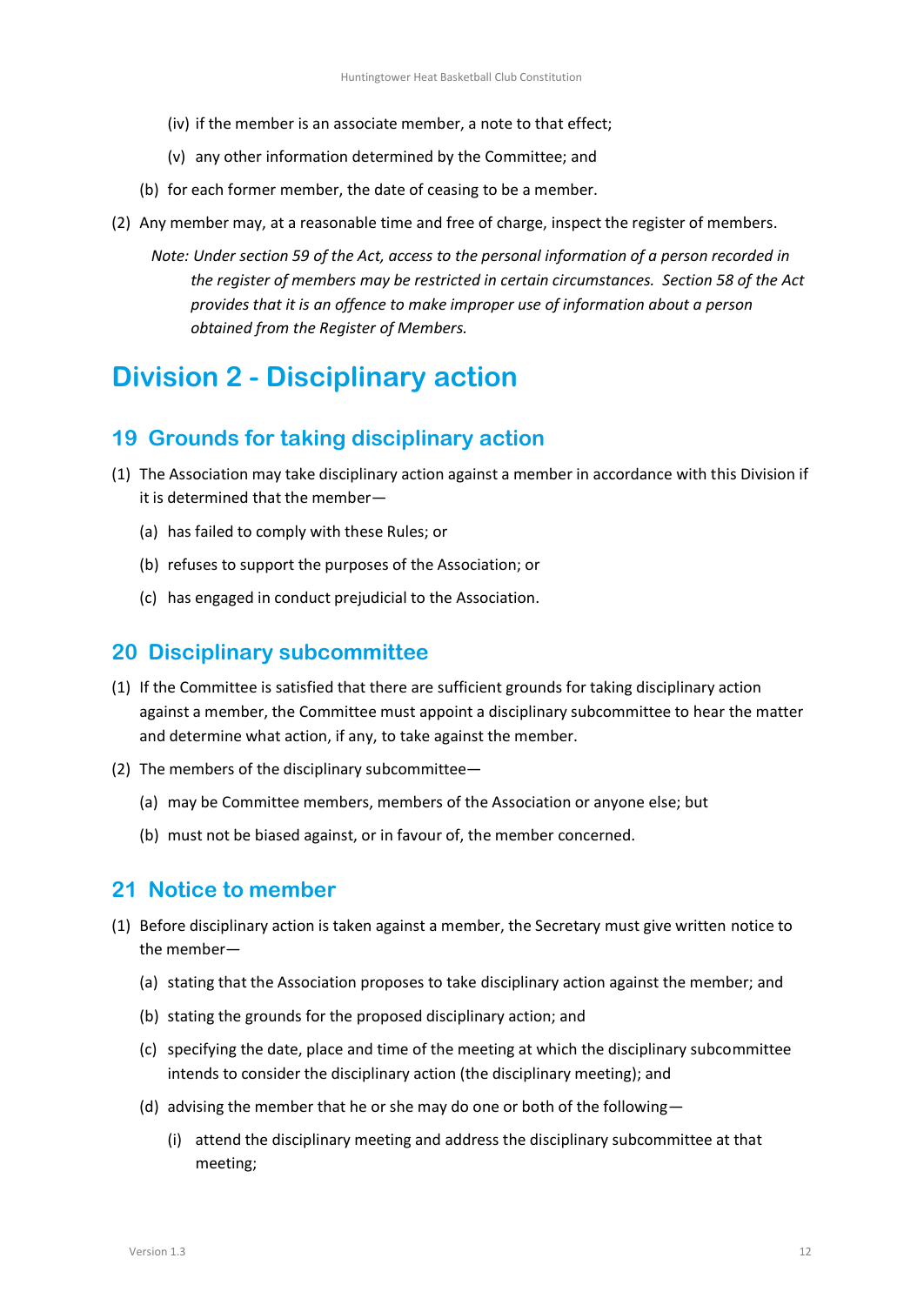- (ii) give a written statement to the disciplinary subcommittee at any time before the disciplinary meeting; and
- (e) setting out the member's appeal rights under rule [23 .](#page-12-1)
- (2) The notice must be given no earlier than 28 days, and no later than 14 days, before the disciplinary meeting is held.

# <span id="page-12-0"></span>**22 Decision of subcommittee**

- <span id="page-12-2"></span>(1) At the disciplinary meeting, the disciplinary subcommittee must—
	- (a) give the member an opportunity to be heard; and
	- (b) consider any written statement submitted by the member.
- <span id="page-12-4"></span>(2) After complying with subrule [\(1\),](#page-12-2) the disciplinary subcommittee may—
	- (a) take no further action against the member; or
	- (b) subject to subrul[e \(3\)](#page-12-3)
		- (i) reprimand the member; or
		- (ii) suspend the membership rights of the member for a specified period; or
		- (iii) expel the member from the Association.
- <span id="page-12-3"></span>(3) The disciplinary subcommittee may not fine the member.
- (4) The suspension of membership rights or the expulsion of a member by the disciplinary subcommittee under this rule takes effect immediately after the vote is passed.

### <span id="page-12-1"></span>**23 Appeal rights**

- (1) A person whose membership rights have been suspended or who has been expelled from the Association under rul[e 22 m](#page-12-0)ay give notice to the effect that he or she wishes to appeal against the suspension or expulsion.
- (2) The notice must be in writing and given—
	- (a) to the disciplinary subcommittee immediately after the vote to suspend or expel the person is taken; or
	- (b) to the Secretary not later than 48 hours after the vote.
- (3) If a person has given notice under subrul[e \(2\),](#page-12-4) a disciplinary appeal meeting must be convened by the Committee as soon as practicable, but in any event not later than 21 days, after the notice is received.
- (4) Notice of the disciplinary appeal meeting must be given to each member of the Association who is entitled to vote as soon as practicable and must—
	- (a) specify the date, time and place of the meeting; and
	- (b) state—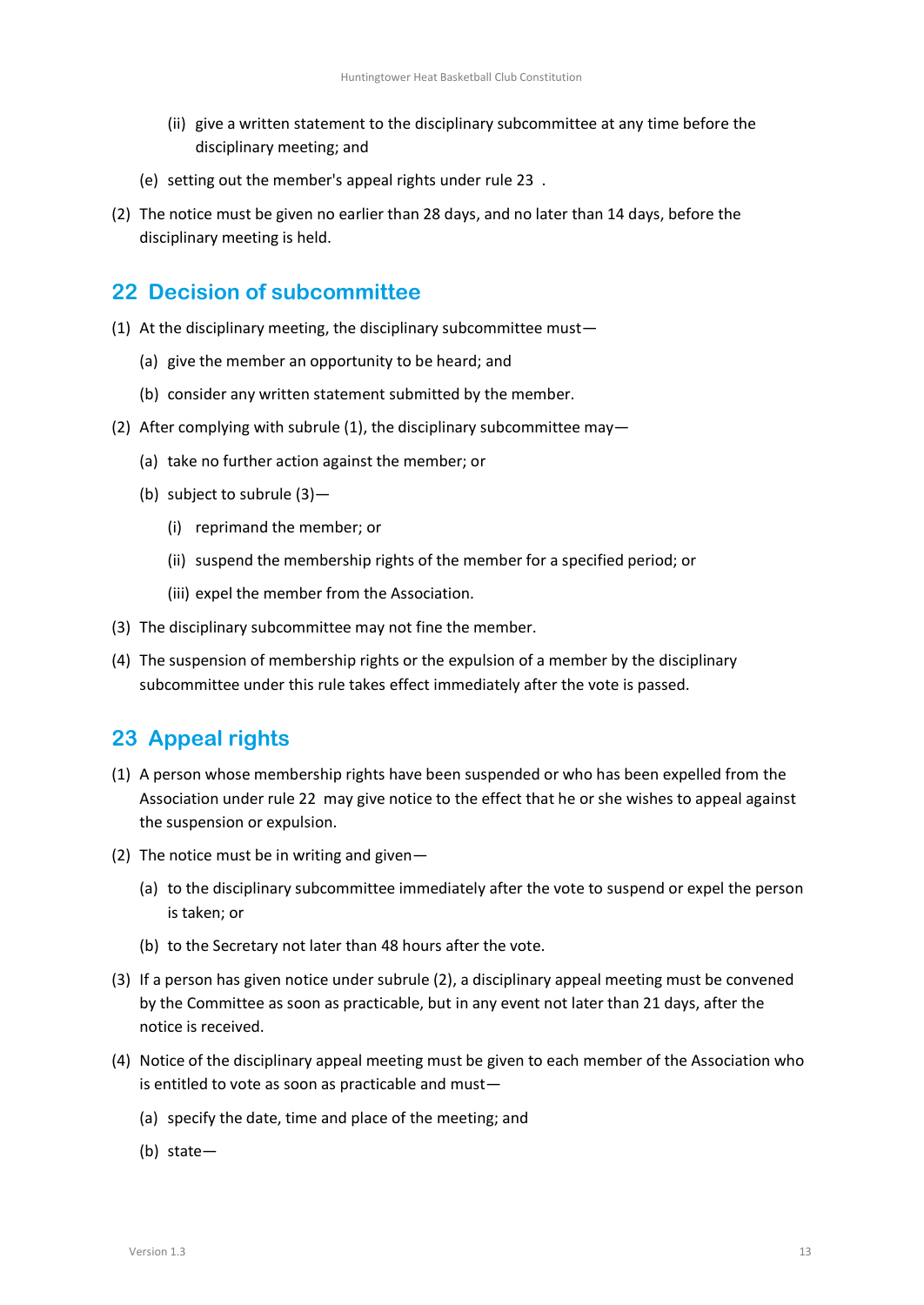- (i) the name of the person against whom the disciplinary action has been taken; and
- (ii) the grounds for taking that action; and
- (iii) that at the disciplinary appeal meeting the members present must vote on whether the decision to suspend or expel the person should be upheld or revoked.

## <span id="page-13-0"></span>**24 Conduct of disciplinary appeal meeting**

- <span id="page-13-3"></span>(1) At a disciplinary appeal meeting—
	- (a) no business other than the question of the appeal may be conducted; and
	- (b) the Committee must state the grounds for suspending or expelling the member and the reasons for taking that action; and
	- (c) the person whose membership has been suspended or who has been expelled must be given an opportunity to be heard.
- (2) After complying with subrule [\(1\),](#page-13-3) the members present and entitled to vote at the meeting must vote by secret ballot on the question of whether the decision to suspend or expel the person should be upheld or revoked.
- (3) A member may not vote by proxy at the meeting.
- (4) The decision is upheld if not less than three quarters of the members voting at the meeting vote in favour of the decision.

# **Division 3 - Grievance procedure**

# <span id="page-13-1"></span>**25 Application**

- (1) The grievance procedure set out in this Division applies to disputes under these Rules between—
	- (a) a member and another member;
	- (b) a member and the Committee;
	- (c) a member and the Association.
- (2) A member must not initiate a grievance procedure in relation to a matter that is the subject of a disciplinary procedure until the disciplinary procedure has been completed.

### <span id="page-13-2"></span>**26 Parties must attempt to resolve the dispute**

(1) The parties to a dispute must attempt to resolve the dispute between themselves within 14 days of the dispute coming to the attention of each party.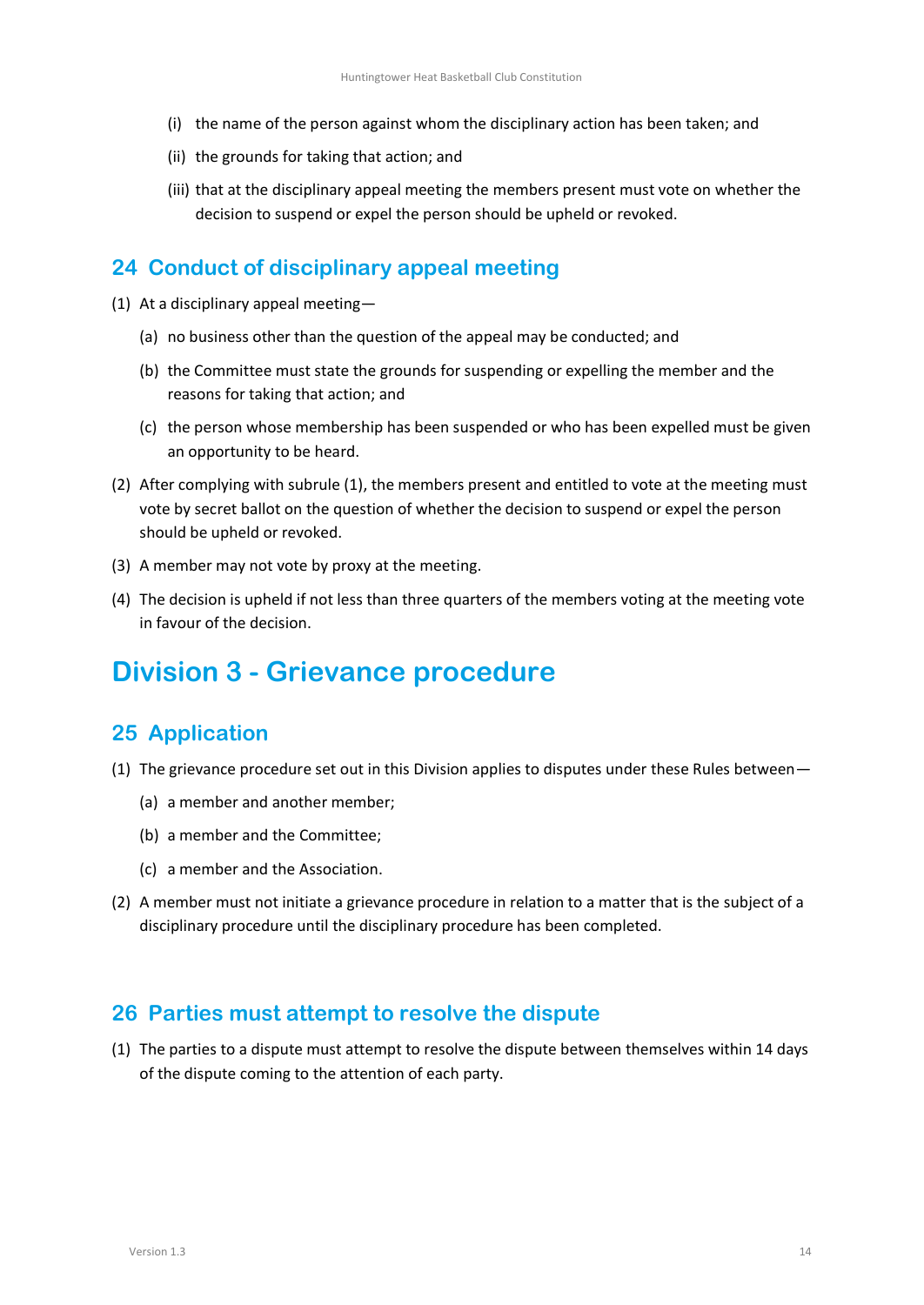# <span id="page-14-0"></span>**27 Appointment of mediator**

- (1) If the parties to a dispute are unable to resolve the dispute between themselves within the time required by rule [26 ,](#page-13-2) the parties must within 10 days—
	- (a) notify the Committee of the dispute; and
	- (b) agree to or request the appointment of a mediator; and
	- (c) attempt in good faith to settle the dispute by mediation.
- (2) The mediator must be—
	- (a) a person chosen by agreement between the parties; or
	- (b) in the absence of agreement—
		- (i) if the dispute is between a member and another member—a person appointed by the Committee; or
		- (ii) if the dispute is between a member and the Committee or the Association—a person appointed or employed by the Dispute Settlement Centre of Victoria.
- (3) A mediator appointed by the Committee may be a member or former member of the Association but in any case, must not be a person who—
	- (a) has a personal interest in the dispute; or
	- (b) is biased in favour of or against any party.

### <span id="page-14-1"></span>**28 Mediation process**

- (1) The mediator to the dispute, in conducting the mediation, must—
	- (a) give each party every opportunity to be heard; and
	- (b) allow due consideration by all parties of any written statement submitted by any party; and
	- (c) ensure that natural justice is accorded to the parties throughout the mediation process.
- (2) The mediator must not determine the dispute.

### <span id="page-14-2"></span>**29 Failure to resolve dispute by mediation**

(1) If the mediation process does not resolve the dispute, the parties may seek to resolve the dispute in accordance with the Act or otherwise at law.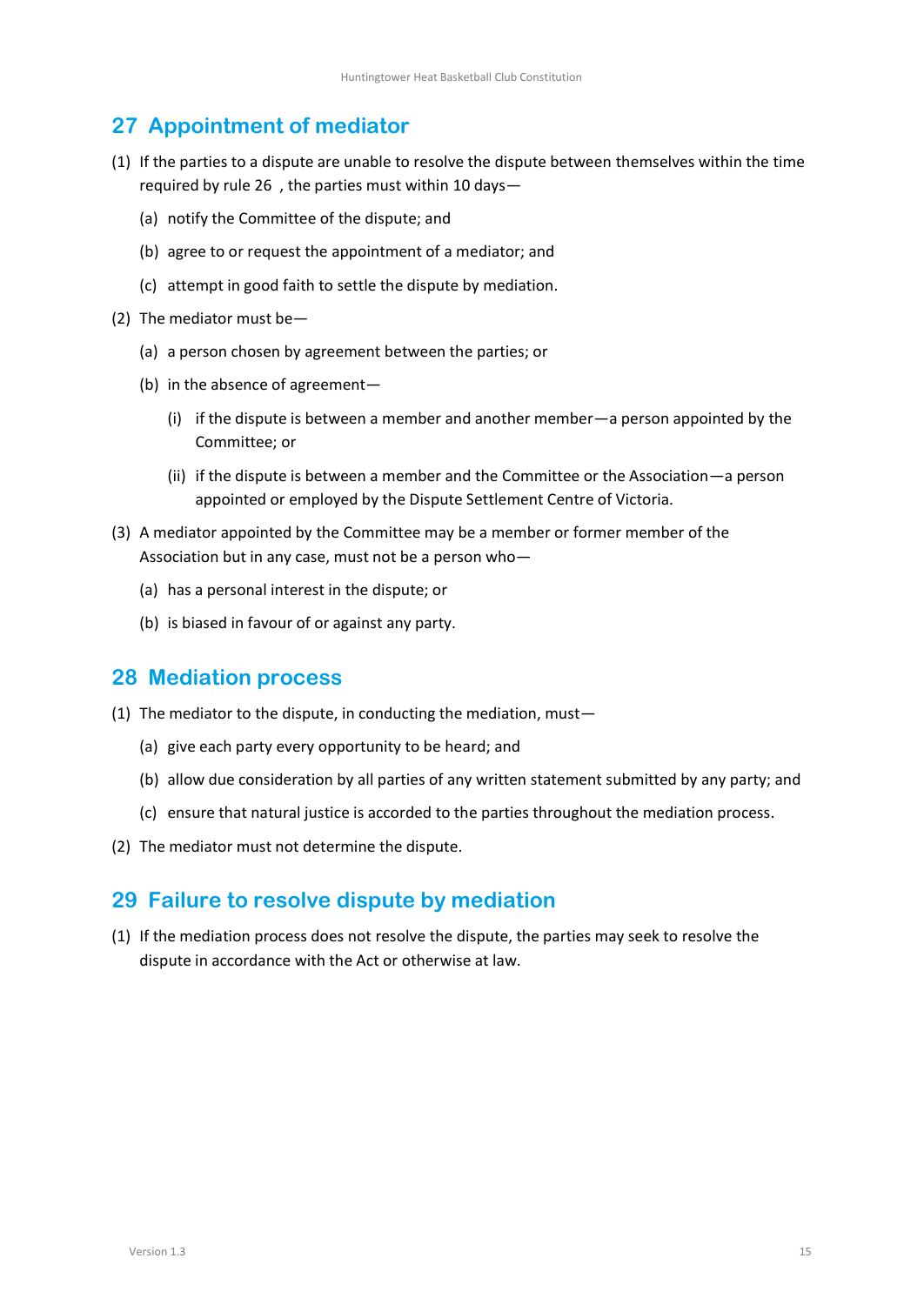# <span id="page-15-0"></span>**PART 4 - GENERAL MEETINGS OF THE ASSOCIATION**

### <span id="page-15-1"></span>**30 Annual general meetings**

- <span id="page-15-4"></span>(1) The Committee must convene an annual general meeting of the Association to be held within 5 months after the end of each financial year.
- (2) Despite subrul[e \(1\),](#page-15-4) the Association may hold its first annual general meeting at any time within 18 months after its incorporation.
- (3) The Committee may determine the date, time and place of the annual general meeting.
- (4) The ordinary business of the annual general meeting is as follows—
	- (a) to confirm the minutes of the previous annual general meeting and of any special general meeting held since then;
	- (b) to receive and consider—
		- (i) the annual report of the Committee on the activities of the Association during the preceding financial year; and
		- (ii) the financial statements of the Association for the preceding financial year submitted by the Committee in accordance with Part 7 of the Act;
	- (c) to elect the members of the Committee;
	- (d) to confirm or vary the amounts (if any) of the annual subscription and joining fee.
- (5) The annual general meeting may also conduct any other business of which notice has been given in accordance with these Rules.

### <span id="page-15-2"></span>**31 Special general meetings**

- (1) Any general meeting of the Association, other than an annual general meeting or a disciplinary appeal meeting, is a special general meeting.
- (2) The Committee may convene a special general meeting whenever it thinks fit.
- (3) No business other than that set out in the notice under rule [33](#page-16-0) may be conducted at the meeting.

*Note: General business may be considered at the meeting if it is included as an item for consideration in the notice under rule [33](#page-16-0) and the majority of members at the meeting agree.*

### <span id="page-15-3"></span>**32 Special general meeting held at request of members**

(1) The Committee must convene a special general meeting if a request to do so is made in accordance with subrule (2) by at least 10% of the total number of members.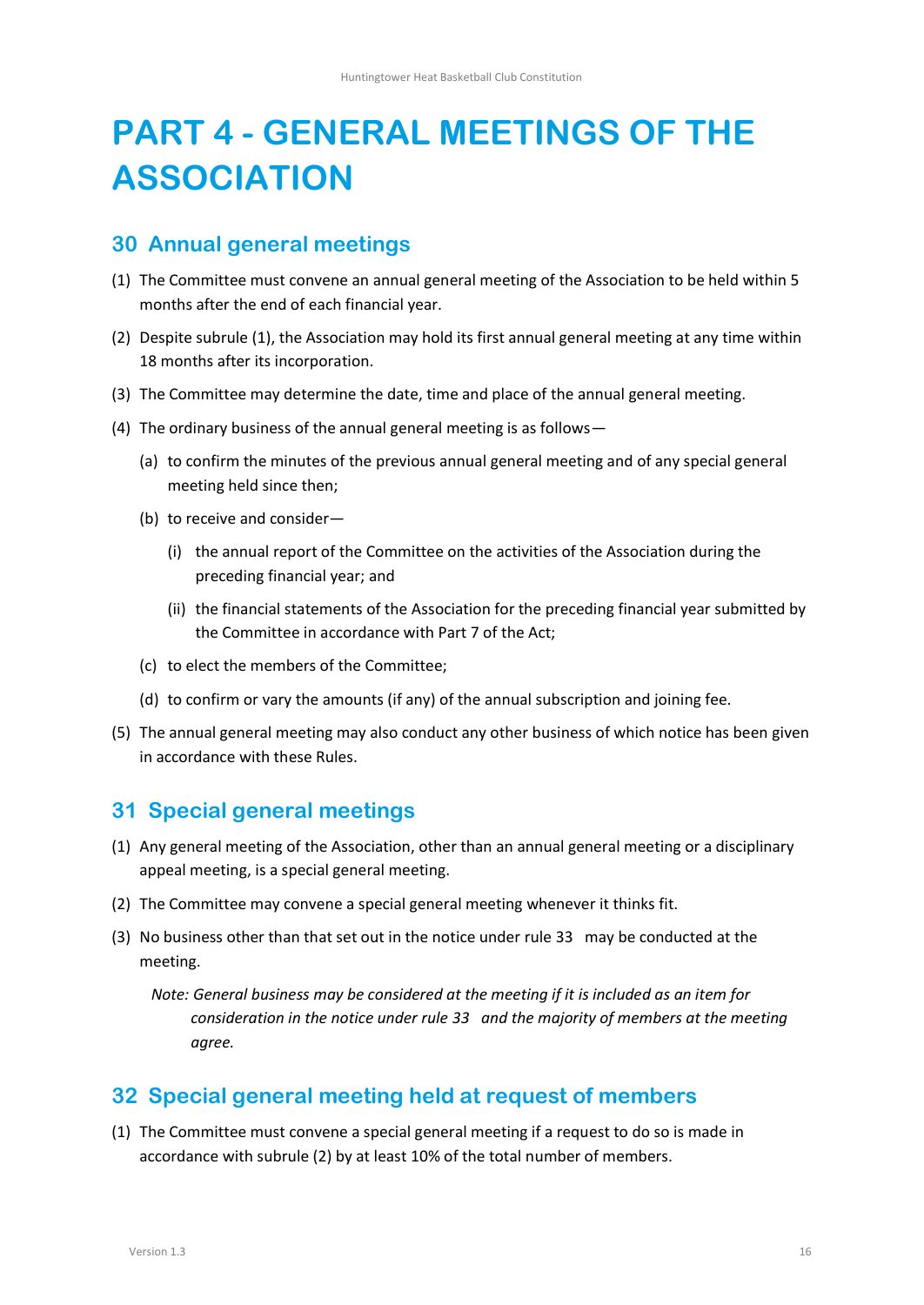- (2) A request for a special general meeting must—
	- (a) be in writing; and
	- (b) state the business to be considered at the meeting and any resolutions to be proposed; and
	- (c) include the names and signatures of the members requesting the meeting; and
	- (d) be given to the Secretary.
- <span id="page-16-2"></span>(3) If the Committee does not convene a special general meeting within one month after the date on which the request is made, the members making the request (or any of them) may convene the special general meeting.
- (4) A special general meeting convened by members under subrul[e \(3\)](#page-16-2)
	- (a) must be held within 3 months after the date on which the original request was made; and
	- (b) may only consider the business stated in that request.
- (5) The Association must reimburse all reasonable expenses incurred by the members convening a special general meeting under subrule (3).

## <span id="page-16-0"></span>**33 Notice of general meetings**

- (1) The Secretary (or, in the case of a special general meeting convened under rul[e 32 \(](#page-15-3)3), the members convening the meeting) must give to each member of the Association—
	- (a) at least 21 days' notice of a general meeting if a special resolution is to be proposed at the meeting; or
	- (b) at least 14 days' notice of a general meeting in any other case.
- (2) The notice must—
	- (a) specify the date, time and place of the meeting; and
	- (b) indicate the general nature of each item of business to be considered at the meeting; and
	- (c) if a special resolution is to be proposed—
		- (i) state in full the proposed resolution; and
		- (ii) state the intention to propose the resolution as a special resolution; and
	- (d) comply with rule [34 \(](#page-16-1)5).
- (3) This rule does not apply to a disciplinary appeal meeting.

*Note: Rul[e 23 \(](#page-12-1)4) sets out the requirements for notice of a disciplinary appeal meeting.*

### <span id="page-16-1"></span>**34 Proxies**

- (1) A member may appoint another member as his or her proxy to vote and speak on his or her behalf at a general meeting other than at a disciplinary appeal meeting.
- (2) The appointment of a proxy must be in writing and signed by the member making the appointment.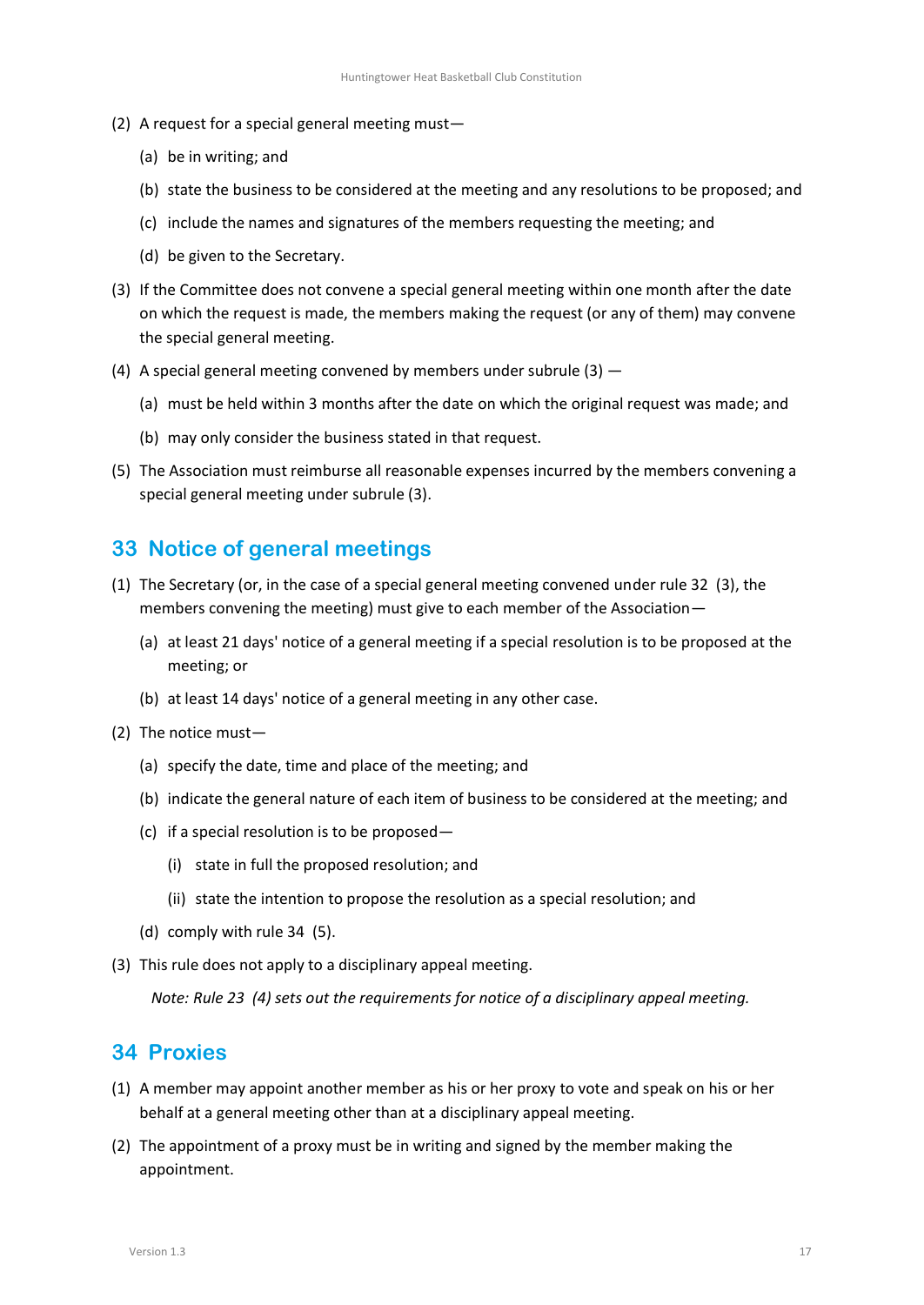- (3) The member appointing the proxy may give specific directions as to how the proxy is to vote on his or her behalf, otherwise the proxy may vote on behalf of the member in any matter as he or she sees fit.
- (4) If the Committee has approved a form for the appointment of a proxy, the member may use any other form that clearly identifies the person appointed as the member's proxy and that has been signed by the member.
- (5) Notice of a general meeting given to a member under rule 33 must—
	- (a) state that the member may appoint another member as a proxy for the meeting; and
	- (b) include a copy of any form that the Committee has approved for the appointment of a proxy.
- (6) A form appointing a proxy must be given to the Chairperson of the meeting before or at the commencement of the meeting.
- (7) A form appointing a proxy sent by post or electronically is of no effect unless it is received by the Association no later than 24 hours before the commencement of the meeting.

# <span id="page-17-1"></span>**35 Use of technology**

- (1) A member not physically present at a general meeting may be permitted to participate in the meeting by the use of technology that allows that member and the members present at the meeting to clearly and simultaneously communicate with each other.
- (2) For the purposes of this Part, a member participating in a general meeting as permitted under subrule (1) is taken to be present at the meeting and, if the member votes at the meeting, is taken to have voted in person.

# <span id="page-17-0"></span>**36 Quorum at general meetings**

- (1) No business may be conducted at a general meeting unless a quorum of members is present.
- (2) The quorum for a general meeting is the presence (physically, by proxy or as allowed under rule [35 \)](#page-17-1) of the majority of the committee members holding office.
- (3) If a quorum is not present within 30 minutes after the notified commencement time of a general meeting—
	- (a) in the case of a meeting convened by, or at the request of, members under rule [32](#page-15-3) —the meeting must be dissolved;
		- *Note: If a meeting convened by, or at the request of, members is dissolved under this subrule, the business that was to have been considered at the meeting is taken to have been dealt with. If members wish to have the business reconsidered at another special meeting, the members must make a new request under rul[e 32 .](#page-15-3)*
	- (b) in any other case—
		- (i) the meeting must be adjourned to a date not more than 21 days after the adjournment; and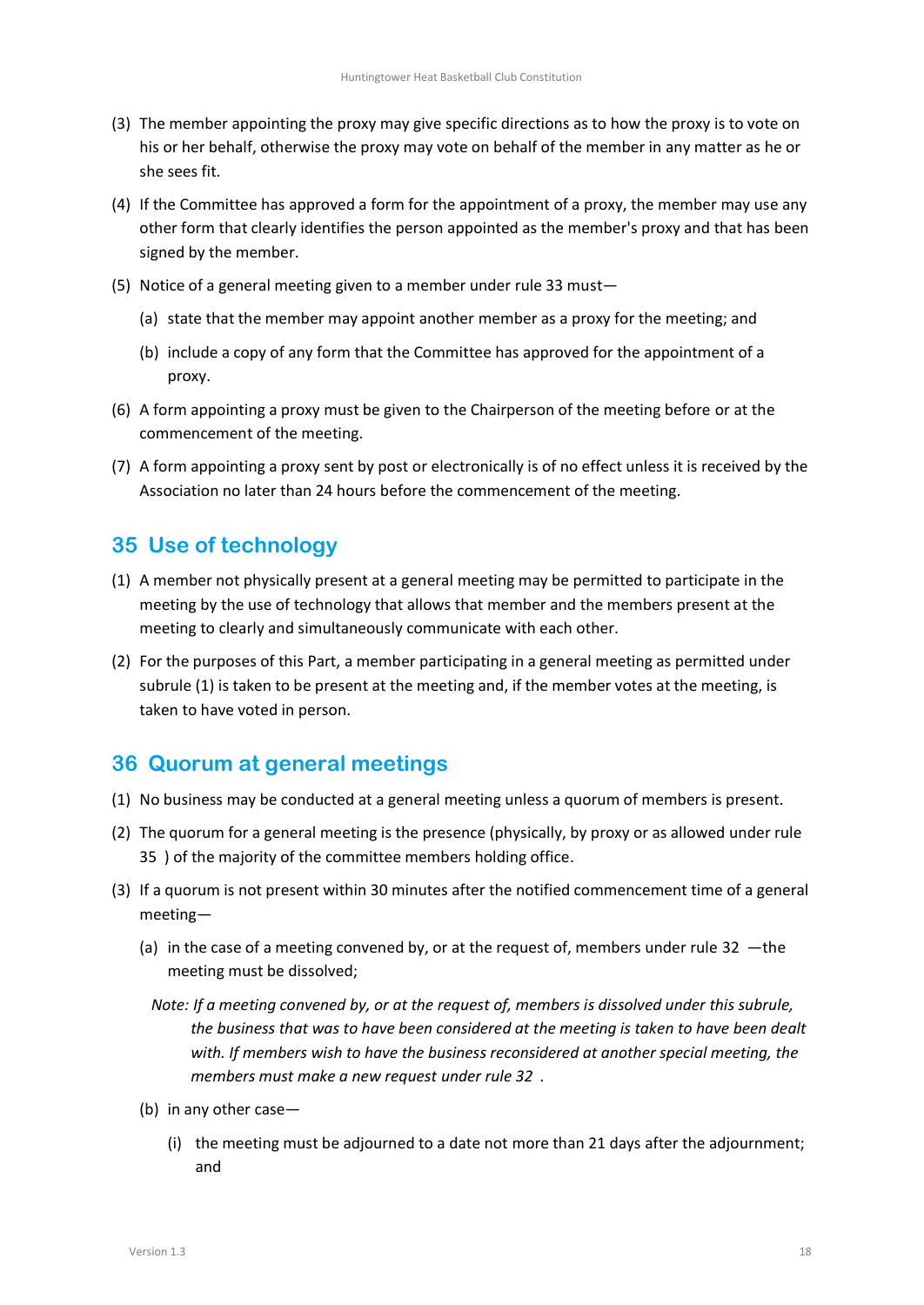- (ii) notice of the date, time and place to which the meeting is adjourned must be given at the meeting and confirmed by written notice given to all members as soon as practicable after the meeting.
- (4) If a quorum is not present within 30 minutes after the time to which a general meeting has been adjourned under subrule (3)(b), the members present at the meeting (if not fewer than 3) may proceed with the business of the meeting as if a quorum were present.

# <span id="page-18-0"></span>**37 Adjournment of general meeting**

- (1) The Chairperson of a general meeting at which a quorum is present may, with the consent of a majority of members present at the meeting, adjourn the meeting to another time at the same place or at another place.
- (2) Without limiting subrule (1), a meeting may be adjourned—
	- (a) if there is insufficient time to deal with the business at hand; or
	- (b) to give the members more time to consider an item of business.

*Example - The members may wish to have more time to examine the financial statements submitted by the Committee at an annual general meeting.*

- (3) No business may be conducted on the resumption of an adjourned meeting other than the business that remained unfinished when the meeting was adjourned.
- (4) Notice of the adjournment of a meeting under this rule is not required unless the meeting is adjourned for 14 days or more, in which case notice of the meeting must be given in accordance with rule [33 .](#page-16-0)

# <span id="page-18-1"></span>**38 Voting at general meeting**

- (1) On any question arising at a general meeting—
	- (a) subject to subrule (3), each member who is entitled to vote has one vote; and
	- (b) members may vote personally or by proxy; and
	- (c) except in the case of a special resolution, the question must be decided on a majority of votes.
- (2) If votes are divided equally on a question, the Chairperson of the meeting has a second or casting vote.
- (3) If the question is whether or not to confirm the minutes of a previous meeting, only members who were present at that meeting may vote.
- (4) This rule does not apply to a vote at a disciplinary appeal meeting conducted under rule [24 .](#page-13-0)

### <span id="page-18-2"></span>**39 Special resolutions**

(1) A special resolution is passed if not less than three quarters of the members voting at a general meeting (whether in person or by proxy) vote in favour of the resolution.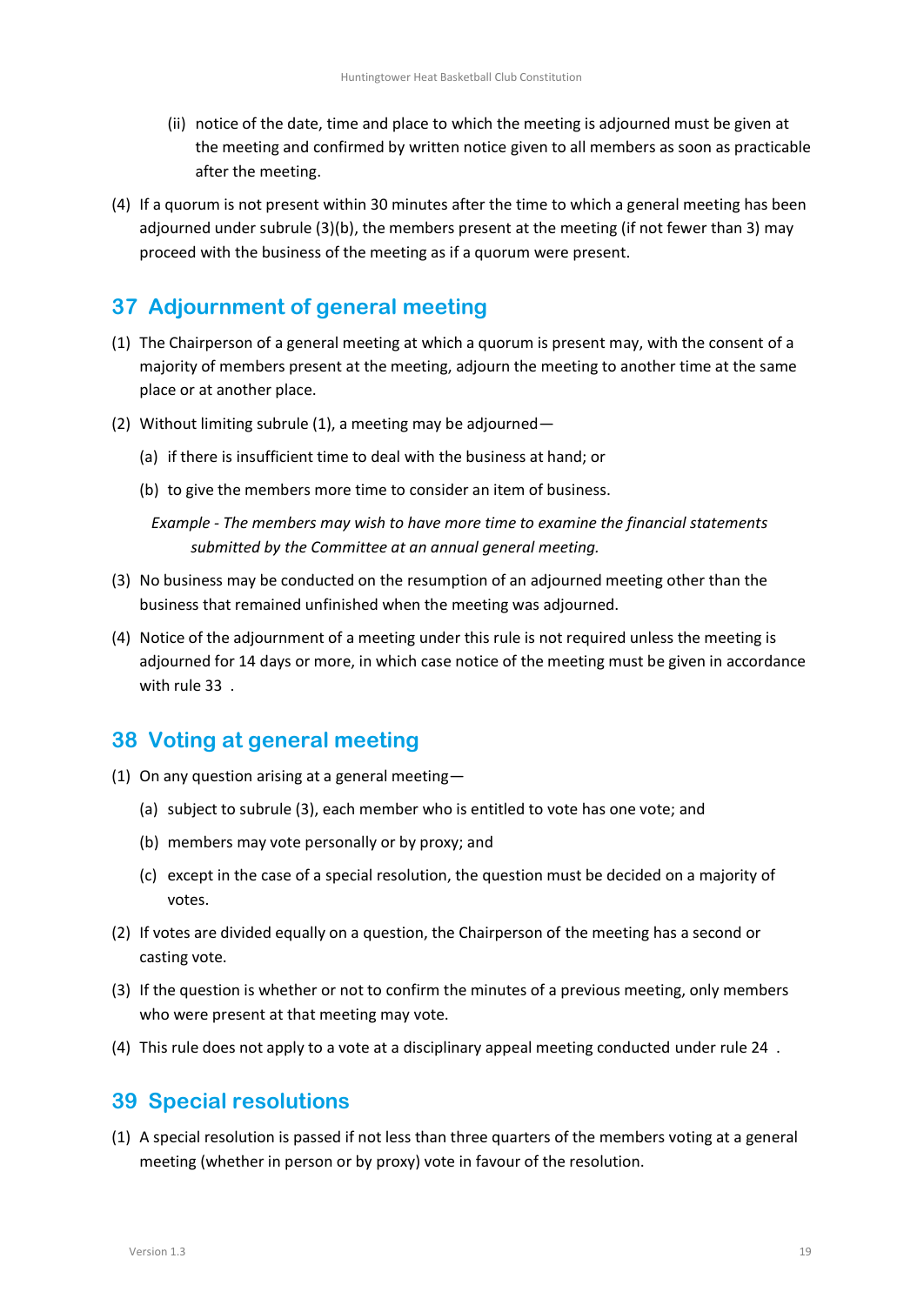- (2) In addition to certain matters specified in the Act, a special resolution is required—
	- (a) to remove a committee member from office;
	- (b) to alter these Rules, including changing the name or any of the purposes of the Association.

### <span id="page-19-0"></span>**40 Determining whether resolution carried**

- (1) Subject to subsection (2), the Chairperson of a general meeting may, on the basis of a show of hands, declare that a resolution has been—
	- (a) carried; or
	- (b) carried unanimously; or
	- (c) carried by a particular majority; or
	- (d) lost—

and an entry to that effect in the minutes of the meeting is conclusive proof of that fact.

- (2) If a poll (where votes are cast in writing) is demanded by three or more members on any question—
	- (a) the poll must be taken at the meeting in the manner determined by the Chairperson of the meeting; and
	- (b) the Chairperson must declare the result of the resolution on the basis of the poll.
- (3) A poll demanded on the election of the Chairperson or on a question of an adjournment must be taken immediately.
- (4) A poll demanded on any other question must be taken before the close of the meeting at a time determined by the Chairperson.

### <span id="page-19-1"></span>**41 Minutes of general meeting**

- (1) The Committee must ensure that minutes are taken and kept of each general meeting.
- (2) The minutes must record the business considered at the meeting, any resolution on which a vote is taken and the result of the vote.
- (3) In addition, the minutes of each annual general meeting must include—
	- (a) the names of the members attending the meeting; and
	- (b) proxy forms given to the Chairperson of the meeting under rule [34 \(](#page-16-1)6); and
	- (c) the financial statements submitted to the members in accordance with rule [30 \(](#page-15-1)4)(b)(ii); and
	- (d) the certificate signed by two committee members certifying that the financial statements give a true and fair view of the financial position and performance of the Association; and
	- (e) any audited accounts and auditor's report or report of a review accompanying the financial statements that are required under the Act.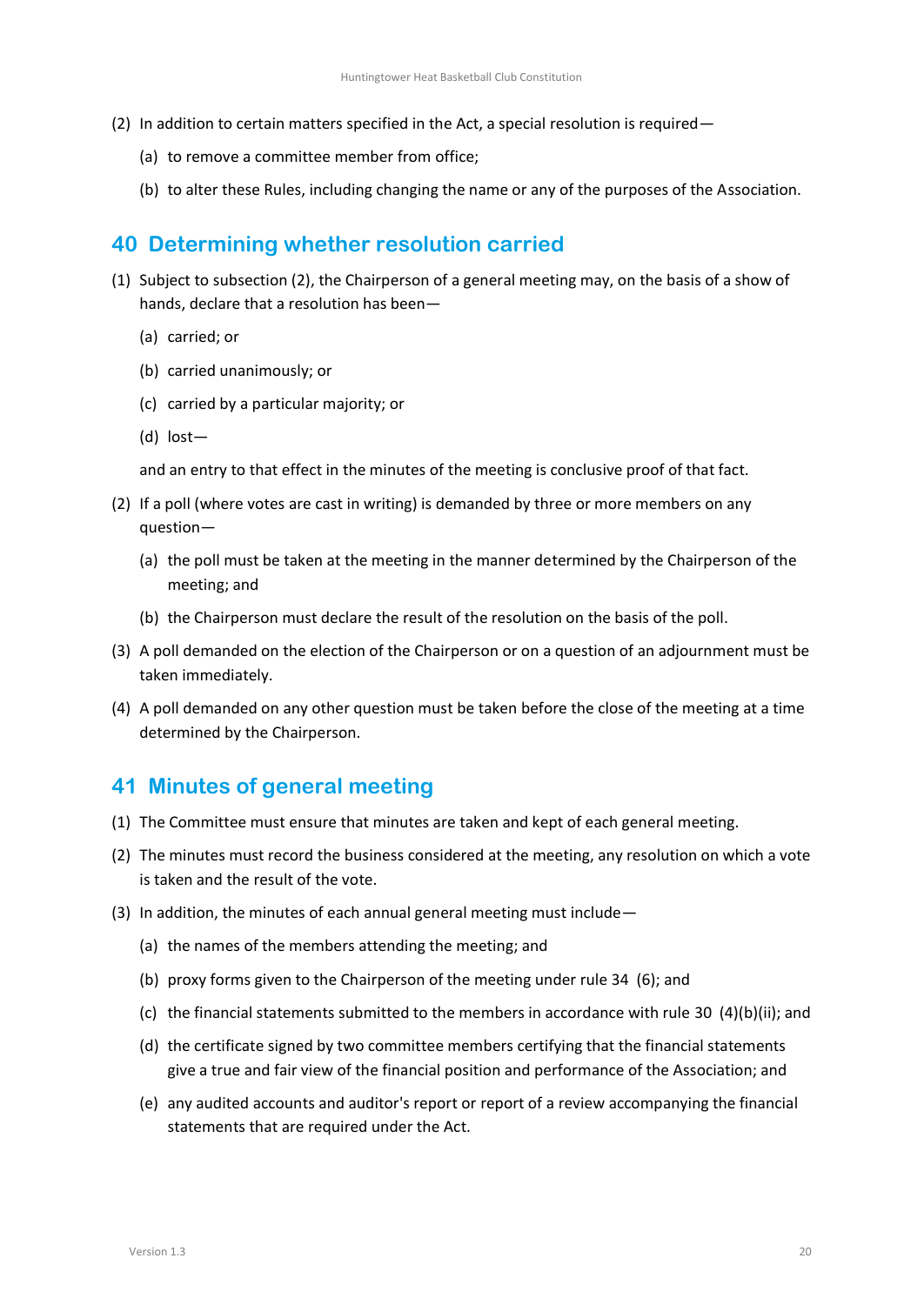# <span id="page-20-0"></span>**PART 5 - COMMITTEE**

# **Division 1 - Powers of Committee**

# <span id="page-20-1"></span>**42 Role and powers**

- (1) The business of the Association must be managed by or under the direction of a Committee.
- (2) The Committee may exercise all the powers of the Association except those powers that these Rules or the Act require to be exercised by general meetings of the members of the Association.
- (3) The Committee may—
	- (a) appoint and remove staff;
	- (b) establish subcommittees consisting of members with terms of reference it considers appropriate.

# <span id="page-20-2"></span>**43 Delegation**

- (1) The Committee may delegate to a member of the Committee, a subcommittee or staff, any of its powers and functions other than—
	- (a) this power of delegation; or
	- (b) a duty imposed on the Committee by the Act or any other law.
- (2) The delegation must be in writing and may be subject to the conditions and limitations the Committee considers appropriate.
- (3) The Committee may, in writing, revoke a delegation wholly or in part.

# **Division 2 - Composition of Committee and duties of members**

### <span id="page-20-3"></span>**44 Composition of Committee**

- (1) The Committee consists of—
	- (a) a President; and
	- (b) a Vice-President; and
	- (c) a Secretary; and
	- (d) a Treasurer; and
	- (e) ordinary members (if any) elected under rule [53 .](#page-23-3)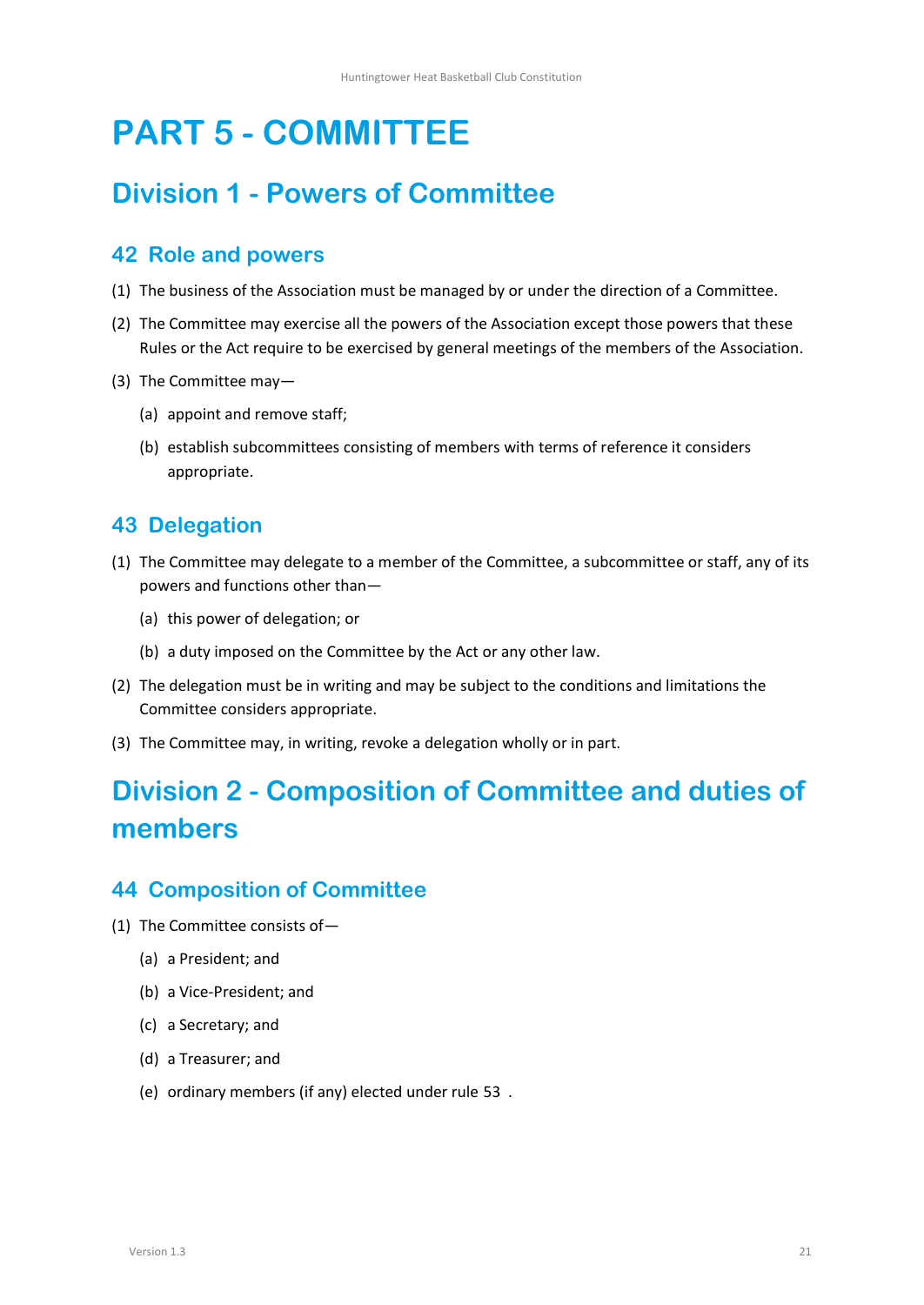## <span id="page-21-0"></span>**45 General Duties**

- (1) As soon as practicable after being elected or appointed to the Committee, each committee member must become familiar with these Rules and the Act.
- (2) The Committee is collectively responsible for ensuring that the Association complies with the Act and that individual members of the Committee comply with these Rules.
- (3) Committee members must exercise their powers and discharge their duties with reasonable care and diligence.
- (4) Committee members must exercise their powers and discharge their duties—
	- (a) in good faith in the best interests of the Association; and
	- (b) for a proper purpose.
- (5) Committee members and former committee members must not make improper use of—
	- (a) their position; or
	- (b) information acquired by virtue of holding their position—

so as to gain an advantage for themselves or any other person or to cause detriment to the Association.

*Note: See also Division 3 of Part 6 of the Act which sets out the general duties of the office holders of an incorporated association.*

(6) In addition to any duties imposed by these Rules, a committee member must perform any other duties imposed from time to time by resolution at a general meeting.

### <span id="page-21-1"></span>**46 President and Vice-President**

- (1) Subject to subrule (2), the President or, in the President's absence, the Vice-President is the Chairperson for any general meetings and for any committee meetings.
- (2) If the President and the Vice-President are both absent, or are unable to preside, the Chairperson of the meeting must be—
	- (a) in the case of a general meeting—a member elected by the other members present; or
	- (b) in the case of a committee meeting—a committee member elected by the other committee members present.

### <span id="page-21-2"></span>**47 Secretary**

(1) The Secretary must perform any duty or function required under the Act to be performed by the secretary of an incorporated association.

*Example: Under the Act, the secretary of an incorporated association is responsible for lodging documents of the association with the Registrar.*

(2) The Secretary must—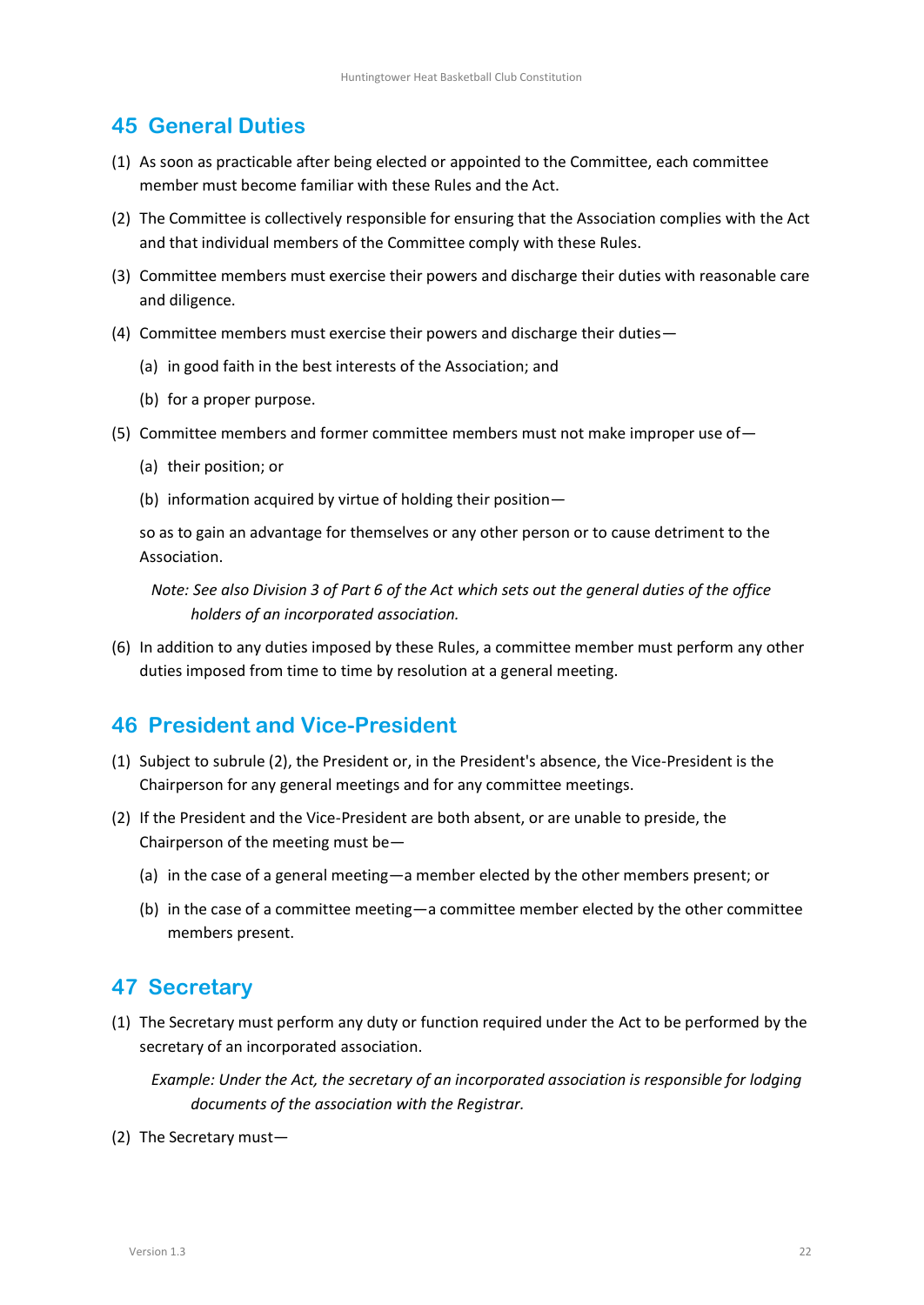- (a) ensure the register of members is maintained by the club registrar in accordance with rule 18; and
- (b) keep custody of the common seal (if any) of the Association and, except for the financial records referred to in rule [70 \(](#page-29-1)3), all books, documents and securities of the Association in accordance with rules [72 a](#page-30-1)nd [75 ;](#page-30-4) and
- (c) subject to the Act and these Rules, provide members with access to the register of members, the minutes of general meetings and other books and documents; and
- (d) perform any other duty or function imposed on the Secretary by these Rules.
- (3) The Secretary must give to the appropriate Government Registrar notice of his or her appointment within 14 days after the appointment.

### <span id="page-22-0"></span>**48 Treasurer**

- (1) The Treasurer must—
	- (a) receive all moneys paid to or received by the Association and issue receipts for those moneys in the name of the Association; and
	- (b) ensure that all moneys received are paid into the account of the Association within 5 working days after receipt; and
	- (c) make any payments authorised by the Committee or by a general meeting of the Association from the Association's funds; and
	- (d) ensure at least 2 committee members:
		- (i) sign cheques; or
		- (ii) authorise electronic payments.
- (2) The Treasurer must—
	- (a) ensure that the financial records of the Association are kept in accordance with the Act; and
	- (b) coordinate the preparation of the financial statements of the Association and their certification by the Committee prior to their submission to the annual general meeting of the Association.
- (3) The Treasurer must ensure that at least one other committee member has access to the accounts and financial records of the Association.

# **Division 3 - Election of Committee members and tenure of office**

### <span id="page-22-1"></span>**49 Who is eligible to be a Committee member**

- (1) A member is eligible to be elected or appointed as a committee member if the member—
	- (a) is 18 years or over; and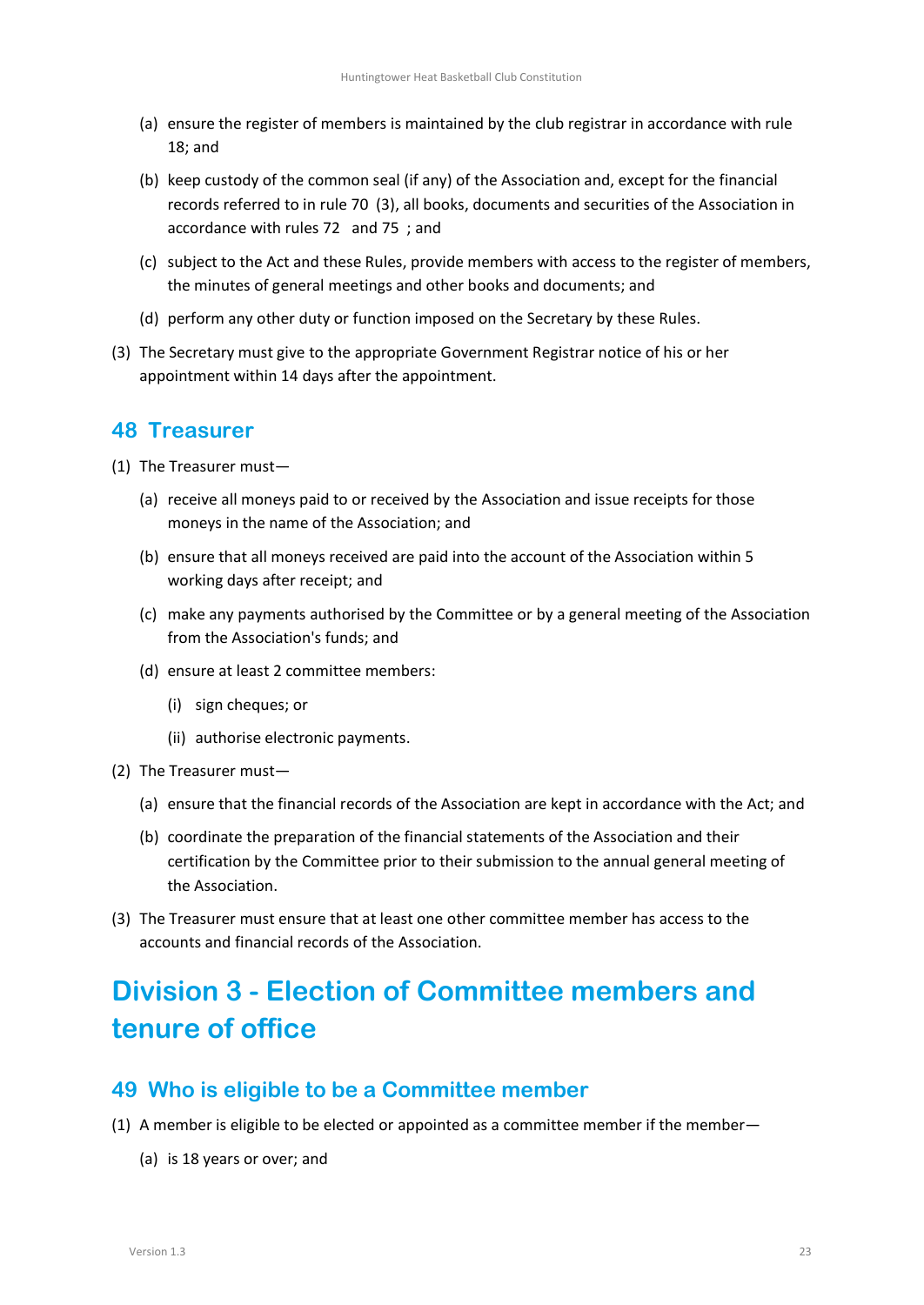(b) is entitled to vote at a general meeting.

# <span id="page-23-0"></span>**50 Positions to be declared vacant**

- (1) This rule applies to—
	- (a) the first annual general meeting of the Association after its incorporation; or
	- (b) any subsequent annual general meeting of the Association, after the annual report and financial statements of the Association have been received.
- (2) The Chairperson of the meeting must declare all positions on the Committee vacant and hold elections for those positions in accordance with rules [51](#page-23-1) [54 .](#page-24-0)

## <span id="page-23-1"></span>**51 Nominations**

- (1) Prior to the election of each position, the Chairperson of the meeting must call for nominations to fill that position.
- (2) An eligible member of the Association may—
	- (a) nominate himself or herself; or
	- (b) with the member's consent, be nominated by another member.
- (3) A member who is nominated for a position and fails to be elected to that position may be nominated for any other position for which an election is yet to be held.

# <span id="page-23-2"></span>**52 Election of President etc.**

- (1) At the annual general meeting, separate elections must be held for each of the following positions—
	- (a) President;
	- (b) Vice-President;
	- (c) Secretary;
	- (d) Treasurer.
- (2) If only one member is nominated for the position, the Chairperson of the meeting must declare the member elected to the position.
- (3) If more than one member is nominated, a ballot must be held in accordance with rule [54 .](#page-24-0)
- (4) On his or her election, the new President may take over as Chairperson of the meeting.

# <span id="page-23-3"></span>**53 Election of ordinary members**

- (1) The annual general meeting must by resolution decide the number of ordinary members of the Committee (if any) it wishes to hold office for the next year.
- (2) A single election may be held to fill all of those positions.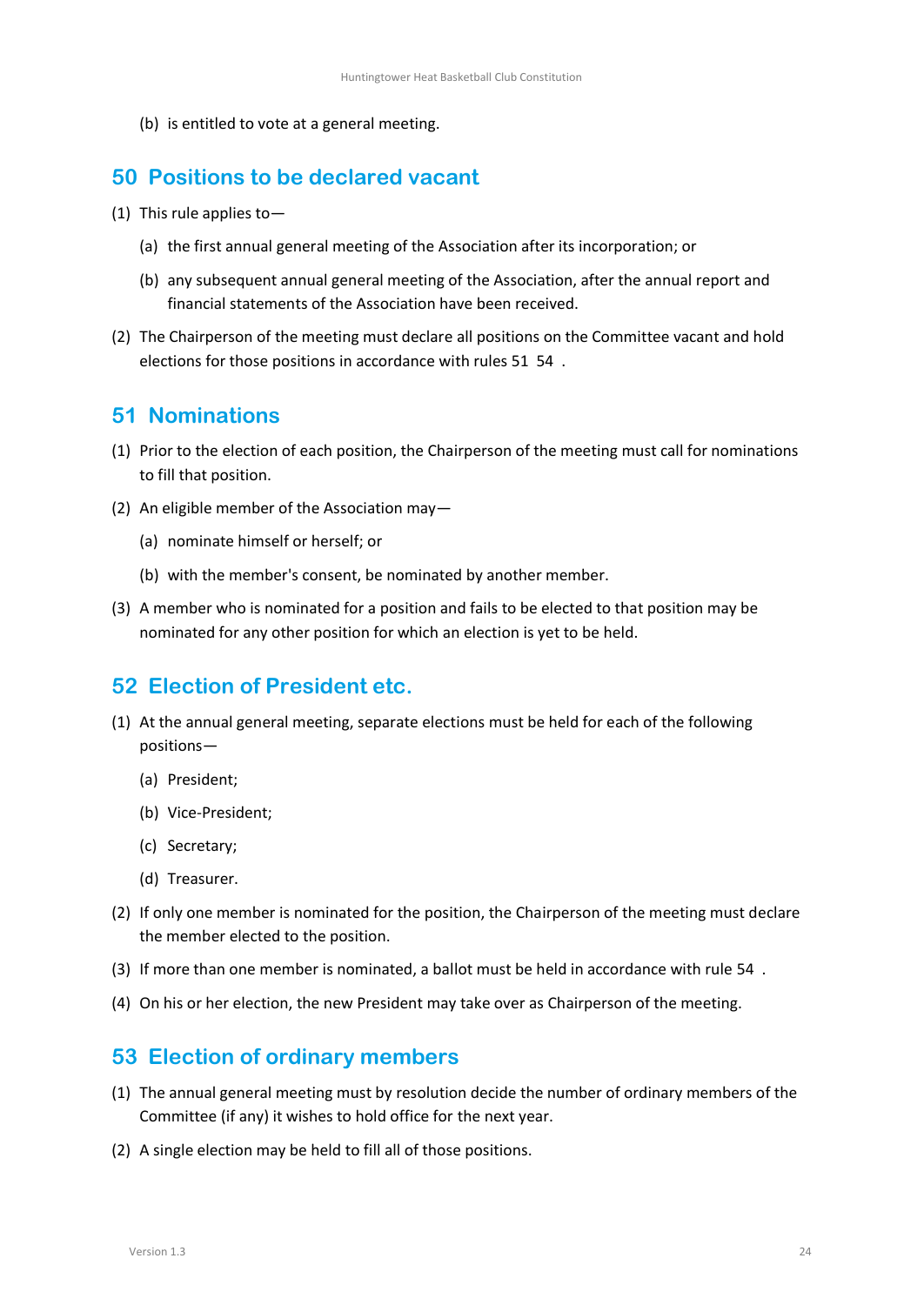- (3) If the number of members nominated for the position of ordinary committee member is less than or equal to the number to be elected, the Chairperson of the meeting must declare each of those members to be elected to the position.
- (4) If the number of members nominated exceeds the number to be elected, a ballot must be held in accordance with rule [54 .](#page-24-0)
- (5) Other club roles may be filled as required by elected committee members, using a Ballot as per rule [54 i](#page-24-0)f there are multiple applicants for the same role.

# <span id="page-24-0"></span>**54 Ballot**

- (1) If a ballot is required for the election for a position, the Chairperson of the meeting must appoint a member to act as returning officer to conduct the ballot.
- (2) The returning officer must not be a member nominated for the position.
- (3) Before the ballot is taken, each candidate may make a short speech in support of his or her election.
- <span id="page-24-3"></span>(4) The election must be by secret ballot.
- (5) The returning officer must give a blank piece of paper to—
	- (a) each member present in person; and
	- (b) each proxy appointed by a member.

*Example: If a member has been appointed the proxy of 5 other members, the member must be given 6 ballot papers—one for the member and one each for the other members.*

- (6) If the ballot is for a single position, the voter must write on the ballot paper the name of the candidate for whom they wish to vote.
- (7) If the ballot is for more than one position—
	- (a) the voter must write on the ballot paper the name of each candidate for whom they wish to vote;
	- (b) the voter must not write the names of more candidates than the number to be elected.
- <span id="page-24-1"></span>(8) Ballot papers that do not comply with subrule [\(7\)\(b\)](#page-24-1) are not to be counted.
- (9) Each ballot paper on which the name of a candidate has been written counts as one vote for that candidate.
- <span id="page-24-2"></span>(10)The returning officer must declare elected the candidate or, in the case of an election for more than one position, the candidates who received the most votes.
- (11)If the returning officer is unable to declare the result of an election under subrule [\(10\)](#page-24-2) because 2 or more candidates received the same number of votes, the returning officer must—
	- (a) conduct a further election for the position in accordance with subrules [\(4\)](#page-24-3) to [\(10\)](#page-24-2) to decide which of those candidates is to be elected; or
	- (b) with the agreement of those candidates, decide by lot which of them is to be elected.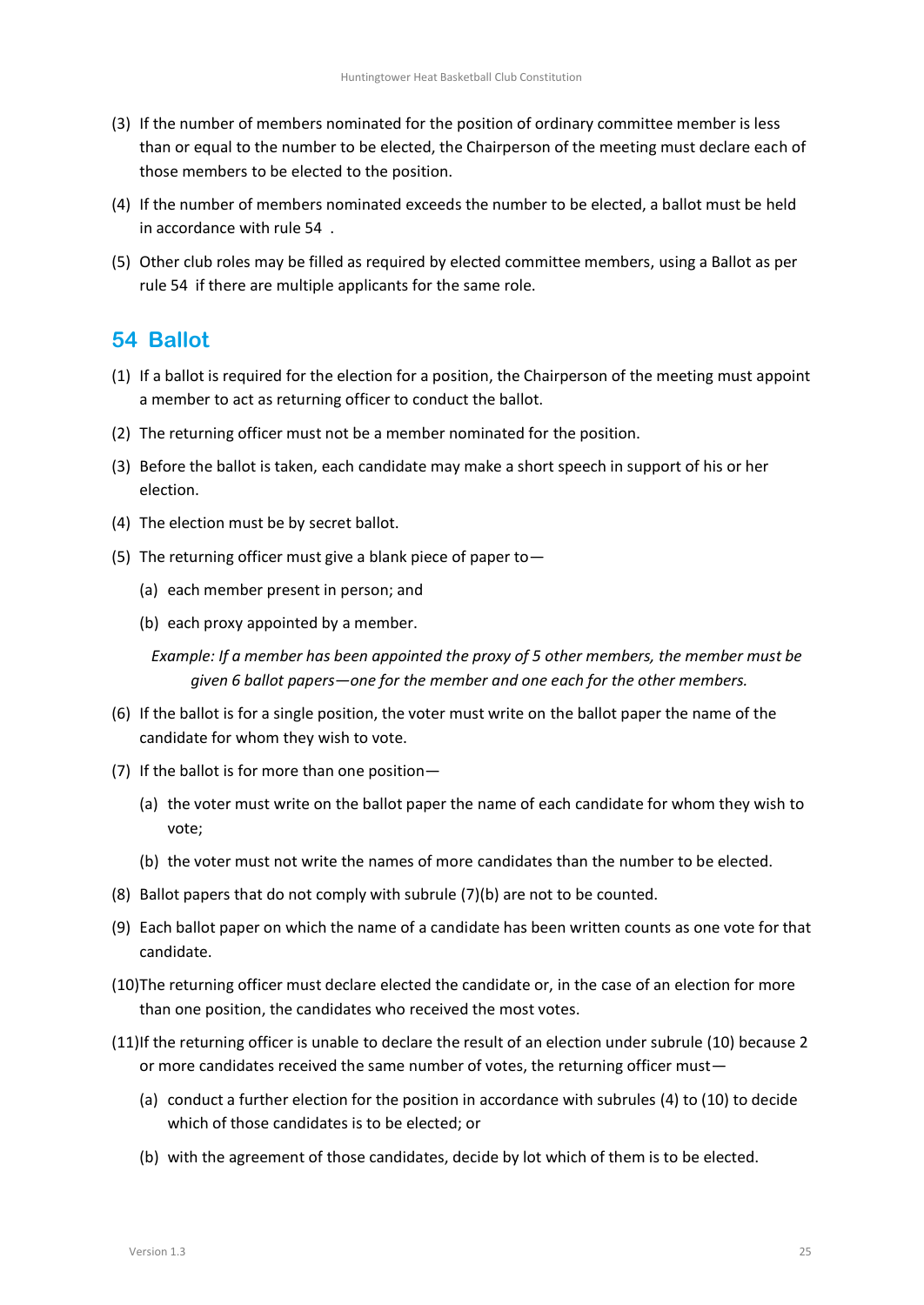*Examples: The choice of candidate may be decided by the toss of a coin, drawing straws or drawing a name out of a hat.*

### <span id="page-25-0"></span>**55 Term of office**

- (1) Subject to subrul[e \(3\)](#page-25-3) and rule [56 ,](#page-25-1) a committee member holds office until the positions of the Committee are declared vacant at the next annual general meeting.
- (2) A committee member may be re-elected.
- <span id="page-25-4"></span><span id="page-25-3"></span>(3) A general meeting of the Association may—
	- (a) by special resolution remove a committee member from office; and
	- (b) elect an eligible member of the Association to fill the vacant position in accordance with this Division.
- (4) A member who is the subject of a proposed special resolution under subrule [\(3\)\(a\)](#page-25-4) may make representations in writing to the Secretary or President of the Association (not exceeding a reasonable length) and may request that the representations be provided to the members of the Association.
- (5) The Secretary or the President may give a copy of the representations to each member of the Association or, if they are not so given, the member may require that they be read out at the meeting at which the special resolution is to be proposed.

### <span id="page-25-1"></span>**56 Vacation of office**

- (1) A committee member may resign from the Committee by written notice addressed to the Committee.
- (2) A person ceases to be a committee member if he or she—
	- (a) ceases to be a member of the Association; or
	- (b) fails to attend 3 consecutive committee meetings (other than special or urgent committee meetings) without leave of absence under rule [67 ;](#page-28-2) or
	- (c) otherwise ceases to be a committee member by operation of section 78 of the Act.
		- *Note: A Committee member may not hold the office of secretary if they do not reside in Australia.*

### <span id="page-25-2"></span>**57 Filling casual vacancies**

- <span id="page-25-5"></span>(1) The Committee may appoint an eligible member of the Association to fill a position on the Committee that—
	- (a) has become vacant under rule [56 ;](#page-25-1) or
	- (b) was not filled by election at the last annual general meeting.
- <span id="page-25-6"></span>(2) If the position of Secretary becomes vacant, the Committee must appoint a member to the position within 14 days after the vacancy arises.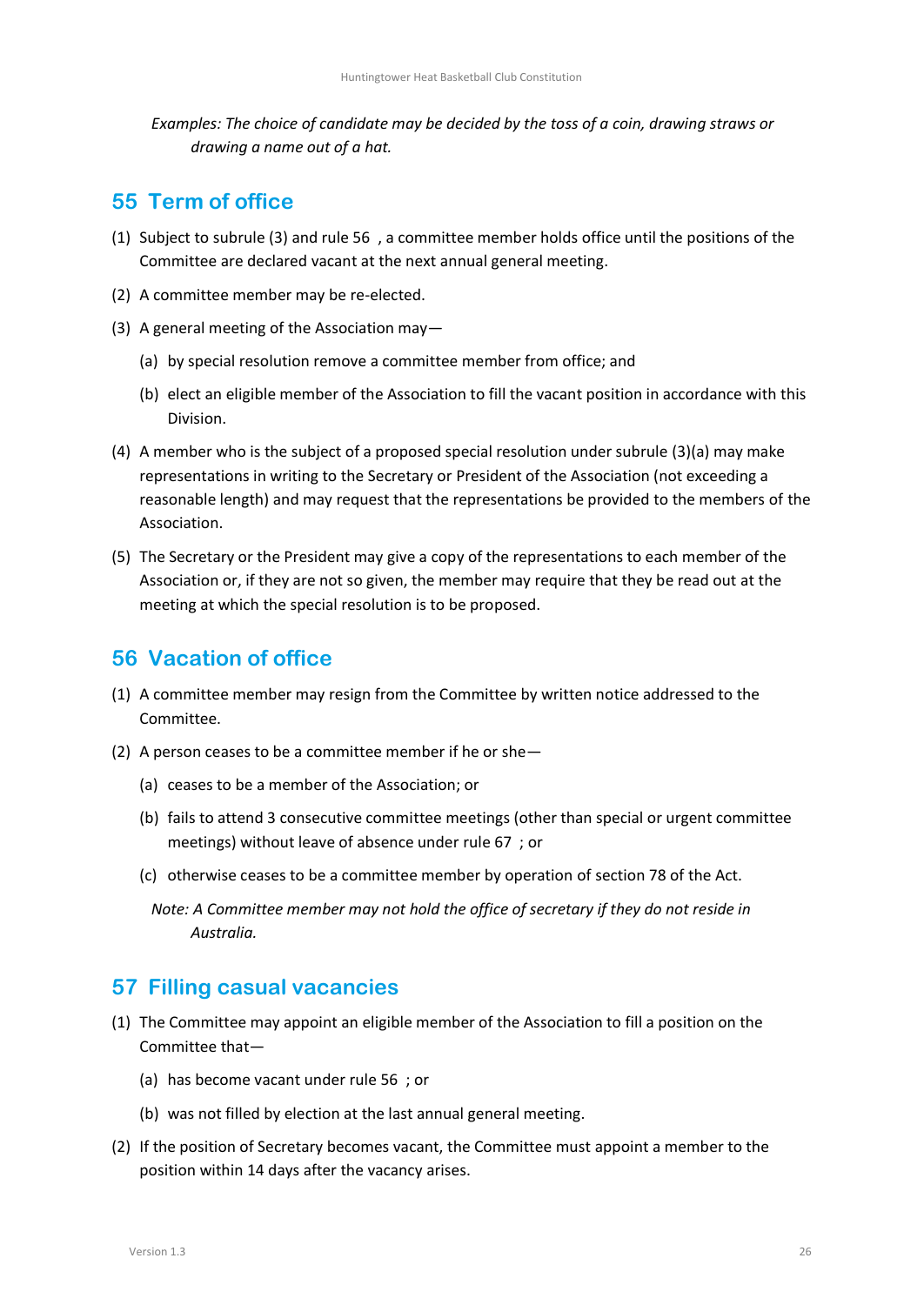- (3) Rule [55 a](#page-25-0)pplies to any committee member appointed by the Committee under subrule [\(1\)](#page-25-5) or [\(2\).](#page-25-6)
- (4) The Committee may continue to act despite any vacancy in its membership.

# **Division 4 - Meetings of Committee**

## <span id="page-26-1"></span>**58 Meetings of Committee**

- (1) The Committee must meet at least 4 times in each year at the dates, times and places determined by the Committee.
- (2) The date, time and place of the first committee meeting must be determined by the members of the Committee as soon as practicable after the annual general meeting of the Association at which the members of the Committee were elected.
- (3) Special committee meetings may be convened by the President or by any 4 members of the Committee.

### <span id="page-26-2"></span>**59 Notice of meetings**

- (1) Notice of each committee meeting must be given to each committee member no later than 7 days before the date of the meeting.
- (2) Notice may be given of more than one committee meeting at the same time.
- (3) The notice must state the date, time and place of the meeting.
- (4) If a special committee meeting is convened, the notice must include the general nature of the business to be conducted.
- (5) The only business that may be conducted at the meeting is the business for which the meeting is convened.

# <span id="page-26-0"></span>**60 Urgent meetings**

- (1) In cases of urgency, a meeting can be held without notice being given in accordance with rule [59](#page-26-2) provided that as much notice as practicable is given to each committee member by the quickest means practicable.
- (2) Any resolution made at the meeting must be passed by an absolute majority of the Committee.
- (3) The only business that may be conducted at an urgent meeting is the business for which the meeting is convened.
- (4) Urgent business may also be conducted electronically using appropriate technology as determined by the committee, as long as decisions are:
	- (a) passed by an absolute majority of the committee; and
	- (b) minuted and presented for acceptance at the next committee meeting as "Urgent Business".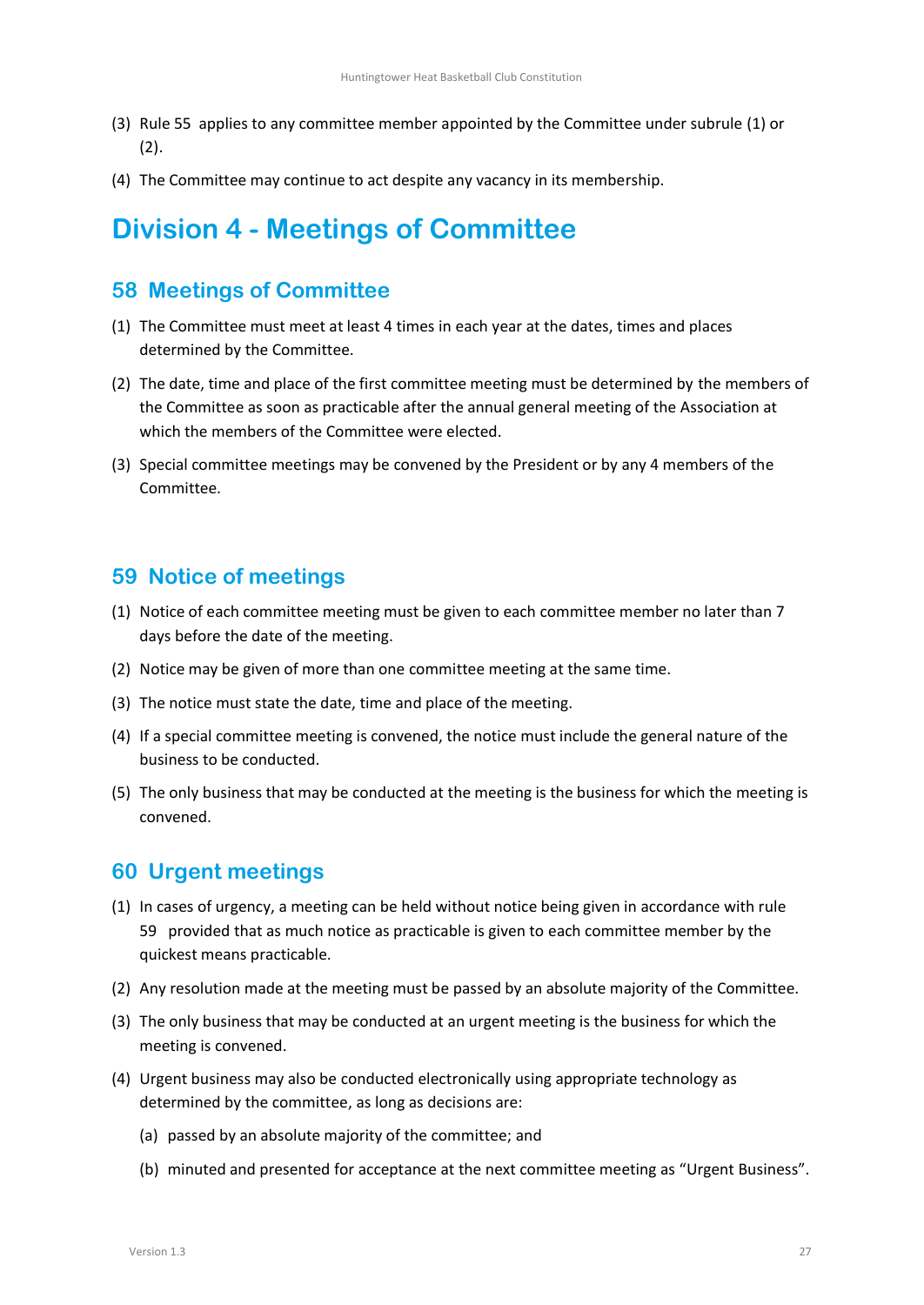# <span id="page-27-0"></span>**61 Procedure and order of business**

- (1) The procedure to be followed at a meeting of a Committee must be determined from time to time by the Committee.
- (2) The order of business may be determined by the members present at the meeting.

# <span id="page-27-1"></span>**62 Use of technology**

- <span id="page-27-4"></span>(1) A committee member who is not physically present at a committee meeting may participate in the meeting by the use of technology that allows that committee member and the committee members present at the meeting to clearly and simultaneously communicate with each other.
- (2) For the purposes of this Part, a committee member participating in a committee meeting as permitted under subrule [\(1\)](#page-27-4) is taken to be present at the meeting and, if the member votes at the meeting, is taken to have voted in person.

# <span id="page-27-2"></span>**63 Quorum**

- (1) No business may be conducted at a Committee meeting unless a quorum is present.
- (2) The quorum for a committee meeting is the presence (in person or as allowed under rule [62 \)](#page-27-1) of a majority of the committee members holding office.
- (3) If a quorum is not present within 30 minutes after the notified commencement time of a committee meeting—
	- (a) in the case of a special meeting—the meeting lapses;
	- (b) in any other case—the meeting must be adjourned to a date no later than 14 days after the adjournment and notice of the time, date and place to which the meeting is adjourned must be given in accordance with rule [59 .](#page-26-2)

# <span id="page-27-3"></span>**64 Voting**

- (1) On any question arising at a committee meeting, each committee member present at the meeting has one vote.
- <span id="page-27-5"></span>(2) A motion is carried if a majority of committee members present at the meeting vote in favour of the motion.
- (3) Subrule [\(2\)](#page-27-5) does not apply to any motion or question which is required by these Rules to be passed by an absolute majority of the Committee.
- (4) If votes are divided equally on a question, the Chairperson of the meeting has a second or casting vote.
- (5) Voting by proxy is not permitted.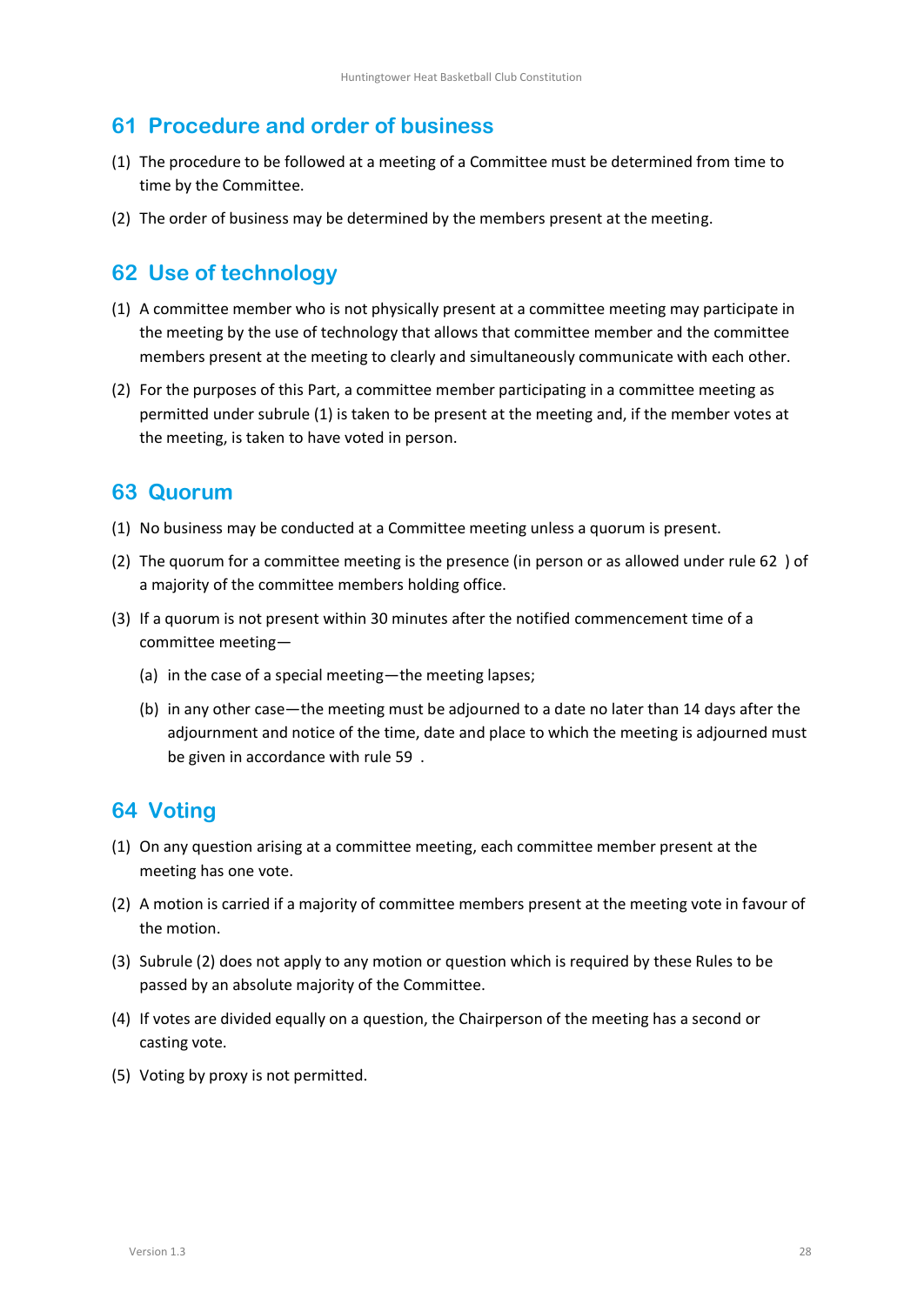### <span id="page-28-0"></span>**65 Conflict of interest**

- (1) A committee member who has a material personal interest in a matter being considered at a committee meeting must disclose the nature and extent of that interest to the Committee.
- (2) The member—
	- (a) must not be present while the matter is being considered at the meeting; and
	- (b) must not vote on the matter.
		- *Note: Under section 81(3) of the Act, if there are insufficient committee members to form a quorum because a member who has a material personal interest is disqualified from voting on a matter, a general meeting may be called to deal with the matter.*
- (3) This rule does not apply to a material personal interest—
	- (a) that exists only because the member belongs to a class of persons for whose benefit the Association is established; or
	- (b) that the member has in common with all, or a substantial proportion of, the members of the Association.

### <span id="page-28-1"></span>**66 Minutes of meeting**

- (1) The Committee must ensure that minutes are taken and kept of each committee meeting.
- (2) The minutes must record the following—
	- (a) the names of the members in attendance at the meeting;
	- (b) the business considered at the meeting;
	- (c) any resolution on which a vote is taken and the result of the vote;
	- (d) any material personal interest disclosed under rule [65 .](#page-28-0)

### <span id="page-28-2"></span>**67 Leave of absence**

- (1) The Committee may grant a committee member leave of absence from committee meetings for a period not exceeding 3 months.
- (2) The Committee must not grant leave of absence retrospectively unless it is satisfied that it was not feasible for the committee member to seek the leave in advance.

# <span id="page-28-3"></span>**PART 6—FINANCIAL MATTERS**

### <span id="page-28-4"></span>**68 Source of funds**

(1) The funds of the Association may be derived from joining fees, annual subscriptions, donations, fund-raising activities, grants, interest and any other sources approved by the Committee.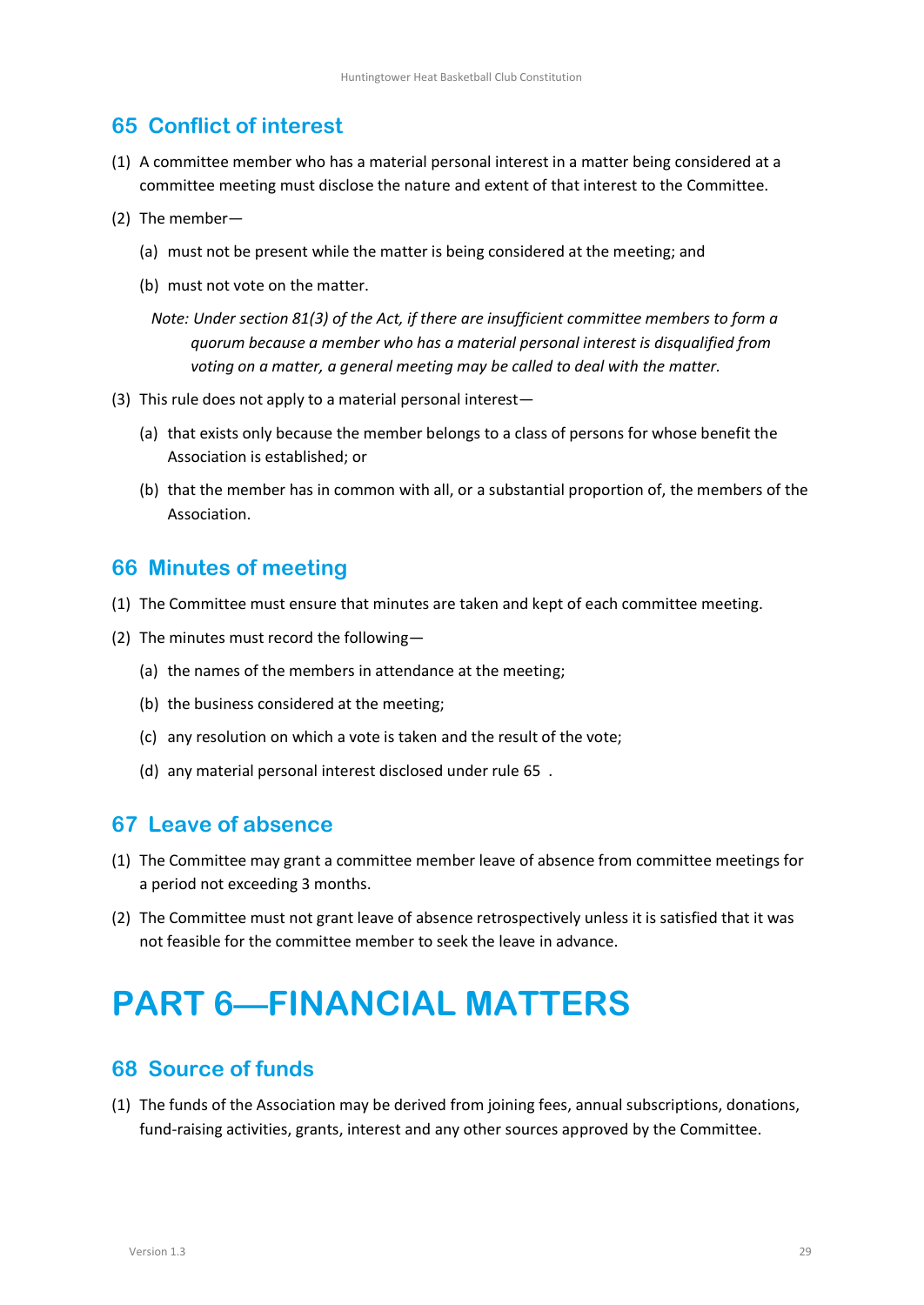### <span id="page-29-0"></span>**69 Management of funds**

- (1) The Association must open an account with a financial institution from which all expenditure of the Association is made and into which all of the Association's revenue is deposited.
- (2) Subject to any restrictions imposed by a general meeting of the Association, the Committee may approve expenditure on behalf of the Association.
- (3) The Committee may authorise the Treasurer to expend funds on behalf of the Association (including by electronic funds transfer) up to a specified limit without requiring approval from the Committee for each item on which the funds are expended.
- (4) All cheques, drafts, bills of exchange, promissory notes and other negotiable instruments must either be signed or electronically authorised by 2 committee members.
- (5) All funds of the Association must be deposited into the financial account of the Association no later than 5 working days after receipt.
- (6) With the approval of the Committee, the Treasurer may maintain a cash float provided that all money paid from or paid into the float is accurately recorded at the time of the transaction.

### <span id="page-29-1"></span>**70 Financial records**

- (1) The Association must keep financial records that—
	- (a) correctly record and explain its transactions, financial position and performance; and
	- (b) enable financial statements to be prepared as required by the Act.
- (2) The Association must retain the financial records for 7 years after the transactions covered by the records are completed.
- (3) The Treasurer must keep in his or her custody, or under his or her control—
	- (a) the financial records for the current financial year; and
	- (b) any other financial records as authorised by the Committee.

### <span id="page-29-2"></span>**71 Financial statements**

- <span id="page-29-3"></span>(1) For each financial year, the Committee must ensure that the requirements under the Act relating to the financial statements of the Association are met.
- (2) Without limiting subrul[e \(1\),](#page-29-3) those requirements include—
	- (a) the preparation of the financial statements;
	- (b) if required, the review or auditing of the financial statements;
	- (c) the certification of the financial statements by the Committee;
	- (d) the submission of the financial statements to the annual general meeting of the Association;
	- (e) the lodgement with the Registrar of the financial statements and accompanying reports, certificates, statements and fee.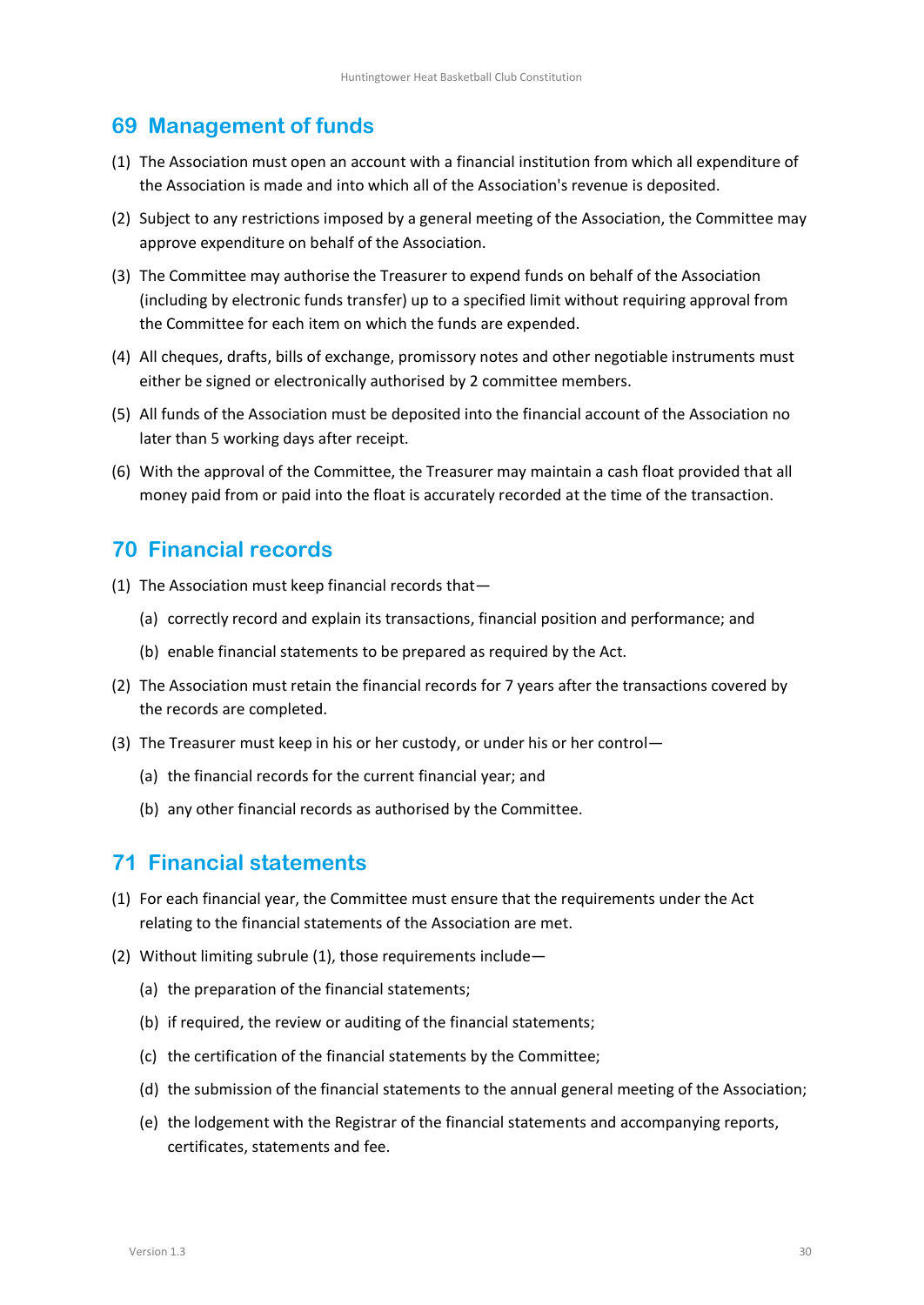# <span id="page-30-0"></span>**PART 7 - GENERAL MATTERS**

### <span id="page-30-1"></span>**72 Common seal**

- (1) The Association may have a common seal.
- (2) If the Association has a common seal—
	- (a) the name of the Association must appear in legible characters on the common seal;
	- (b) a document may only be sealed with the common seal by the authority of the Committee and the sealing must be witnessed by the signatures of two committee members;
	- (c) the common seal must be kept in the custody of the Secretary.

## <span id="page-30-2"></span>**73 Registered address**

- (1) The registered address of the Association is—
	- (a) the address determined from time to time by resolution of the Committee; or
	- (b) if the Committee has not determined an address to be the registered address—the postal address of the Secretary.

## <span id="page-30-3"></span>**74 Notice requirements**

- <span id="page-30-5"></span>(1) Any notice required to be given to a member or a committee member under these Rules may be given—
	- (a) by handing the notice to the member personally; or
	- (b) by sending it by post to the member at the address recorded for the member on the register of members; or
	- (c) by email or facsimile transmission.
- (2) Subrul[e \(1\)](#page-30-5) does not apply to notice given under rule [60 .](#page-26-0)
- (3) Any notice required to be given to the Association or the Committee may be given—
	- (a) by handing the notice to a member of the Committee; or
	- (b) by sending the notice by post to the registered address; or
	- (c) by leaving the notice at the registered address; or
	- (d) if the Committee determines that it is appropriate in the circumstances—
		- (i) by email to the email address of the Association or the Secretary; or
		- (ii) by facsimile transmission to the facsimile number of the Association.

# <span id="page-30-4"></span>**75 Custody and inspection of books and records**

(1) Members may on request inspect free of charge—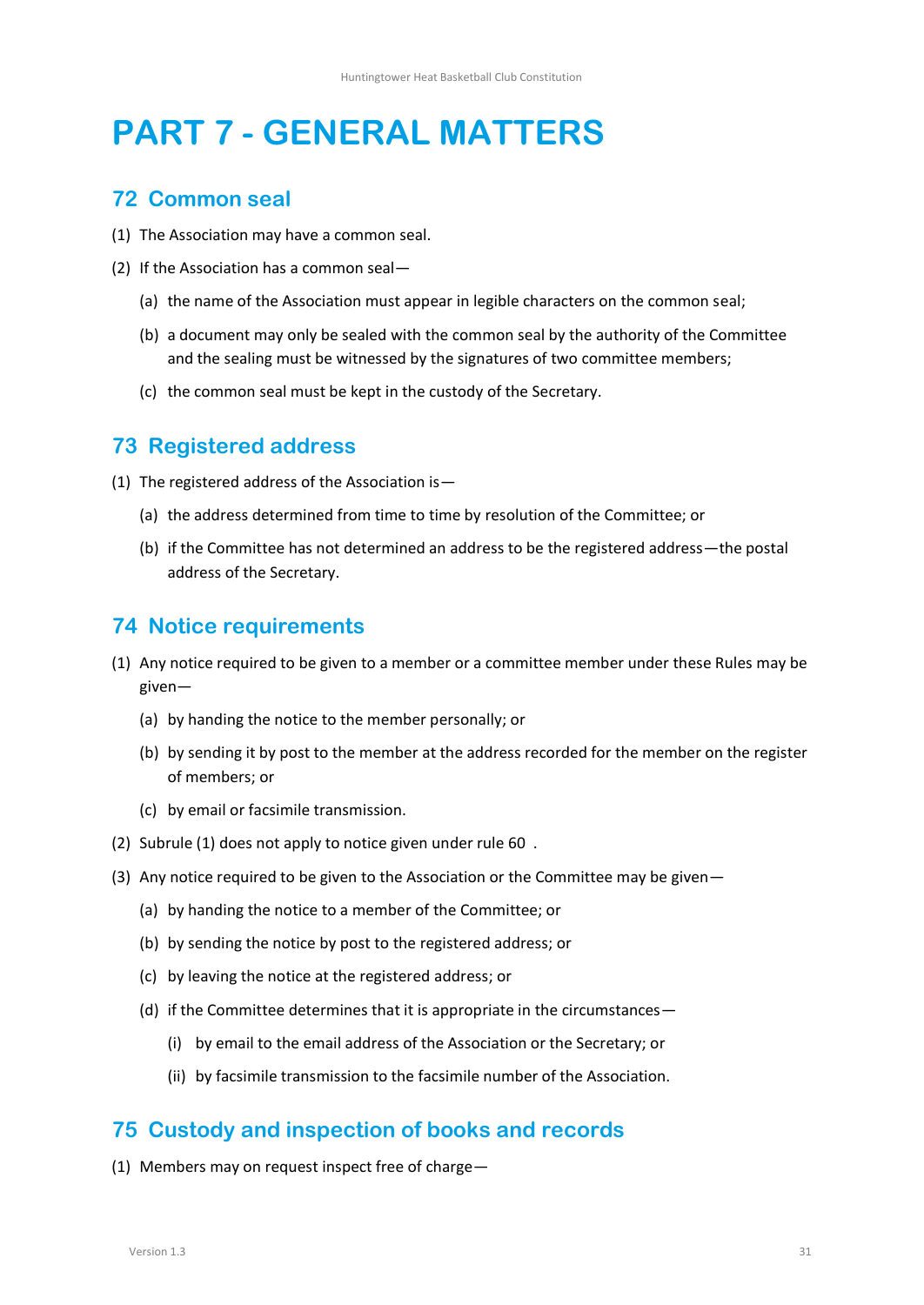- (a) the register of members;
- (b) the minutes of general meetings;
- (c) subject to subrul[e \(2\),](#page-31-2) the financial records, books, securities and any other relevant document of the Association, including minutes of Committee meetings.

*Note: See note following rule [\(2\)](#page-11-3) for details of access to the register of members.*

- <span id="page-31-2"></span>(2) The Committee may refuse to permit a member to inspect records of the Association that relate to confidential, personal, employment, commercial or legal matters or where to do so may be prejudicial to the interests of the Association.
- (3) The Committee must on request make copies of these rules available to members and applicants for membership free of charge.
- (4) Subject to subrul[e \(2\),](#page-31-2) a member may make a copy of any of the other records of the Association referred to in this rule and the Association may charge a reasonable fee for provision of a copy of such a record.
- (5) For purposes of this rule, **relevant documents** means the records and other documents, however compiled, recorded or stored, that relate to the incorporation and management of the Association and includes the following—
	- (a) its membership records;
	- (b) its financial statements;
	- (c) its financial records;
	- (d) records and documents relating to transactions, dealings, business or property of the Association.

### <span id="page-31-0"></span>**76 Winding up and cancellation**

- (1) The Association may be wound up voluntarily by special resolution.
- (2) In the event of the winding up or the cancellation of the incorporation of the Association, the surplus assets of the Association must not be distributed to any members or former members of the Association.
- (3) Subject to the Act and any court order made under section 133 of the Act, the surplus assets must be given to a body that has similar purposes to the Association and which is not carried on for the profit or gain of its individual members.
- (4) The body to which the surplus assets are to be given must be decided by special resolution.

### <span id="page-31-1"></span>**77 Alteration of Rules**

- (1) These Rules may only be altered by special resolution of a general meeting of the Association.
	- *Note: An alteration of these Rules does not take effect unless or until it is approved by the Registrar. If these Rules (other than rule [1 ,](#page-5-1) [2 o](#page-5-2)r [3 \)](#page-5-3) are altered, the Association is taken to have adopted its own rules, not the model rules.*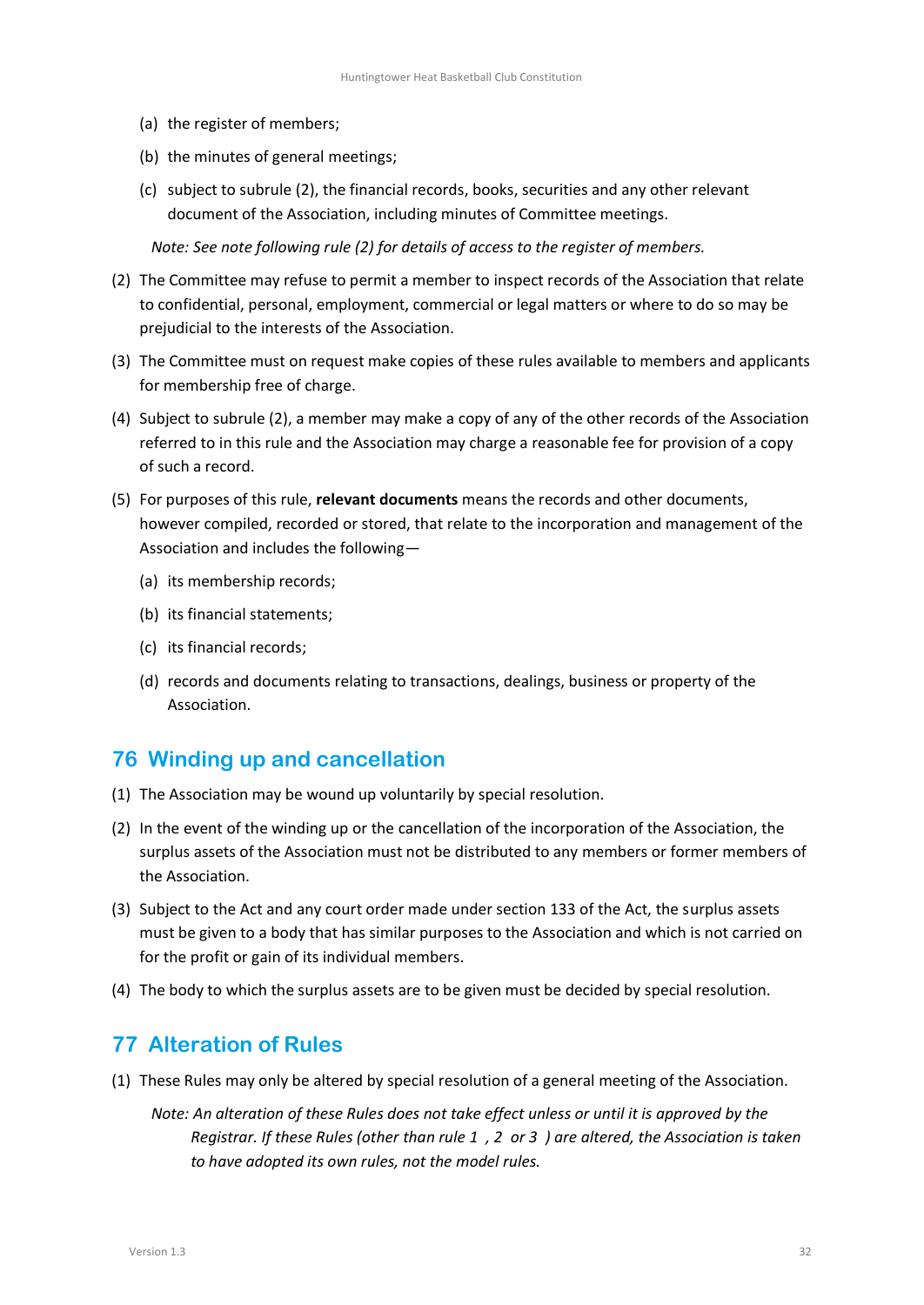#### - END OF RULES-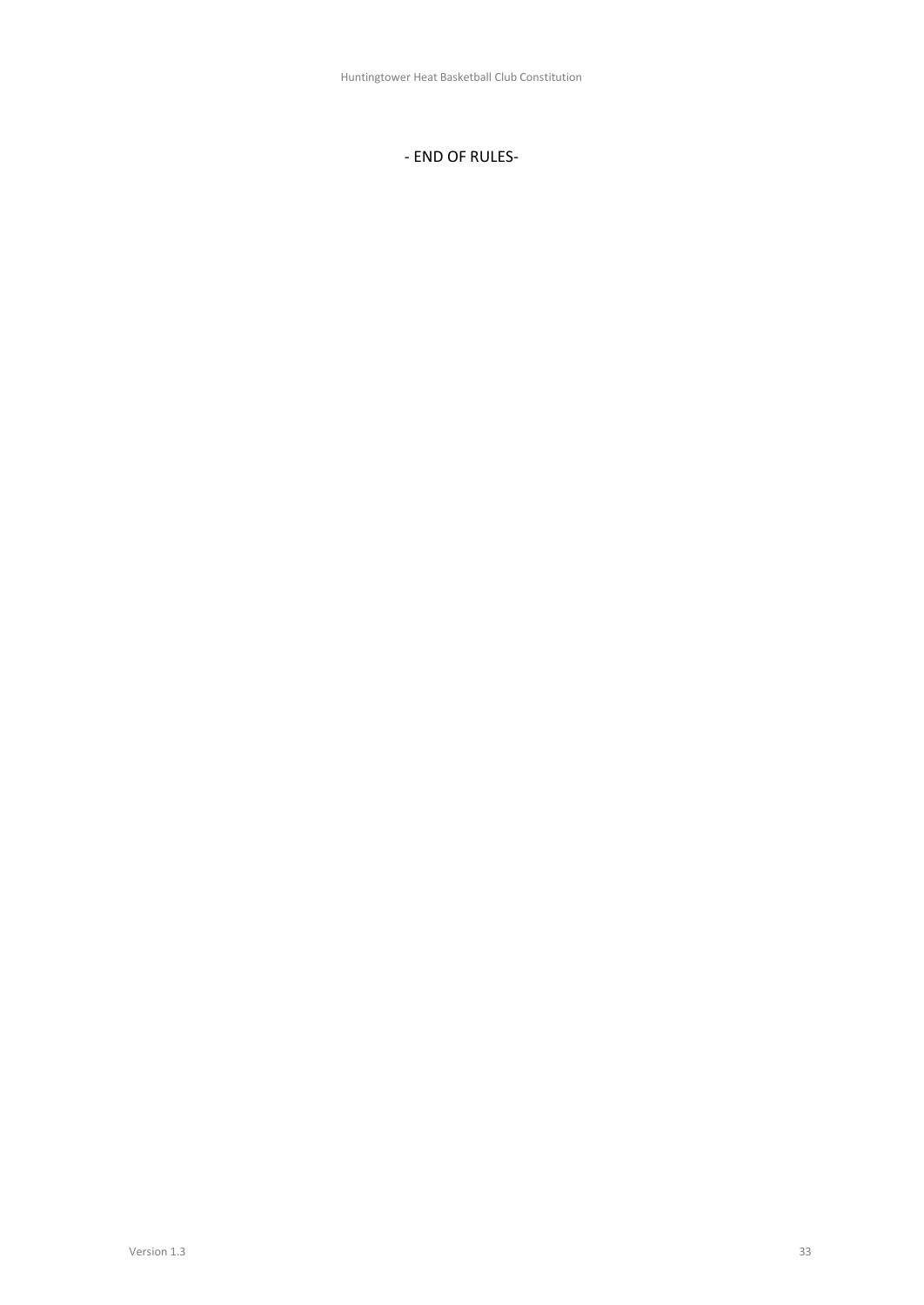# <span id="page-33-0"></span>**Application for Membership**

| (name)                                                                                            |  |  |
|---------------------------------------------------------------------------------------------------|--|--|
|                                                                                                   |  |  |
|                                                                                                   |  |  |
|                                                                                                   |  |  |
| (address)                                                                                         |  |  |
| desire to become a member of Huntingtower Heat Basketball Club Incorporated. In the event of my   |  |  |
| admission as a member, I agree to be bound by the rules of the Association for the time being in  |  |  |
| force.                                                                                            |  |  |
|                                                                                                   |  |  |
|                                                                                                   |  |  |
|                                                                                                   |  |  |
| (name)                                                                                            |  |  |
| a member of the Association, nominate the applicant, who is personally known to me, for           |  |  |
| membership of the Association.                                                                    |  |  |
|                                                                                                   |  |  |
|                                                                                                   |  |  |
|                                                                                                   |  |  |
| (name)                                                                                            |  |  |
| a member of the Association, second the nomination of the applicant, who is personally known to   |  |  |
| me, for membership of the Association.                                                            |  |  |
|                                                                                                   |  |  |
|                                                                                                   |  |  |
| Note: This form is intended for potential members who support the purposes of the Association but |  |  |

*aren't eligible by normal criteria.*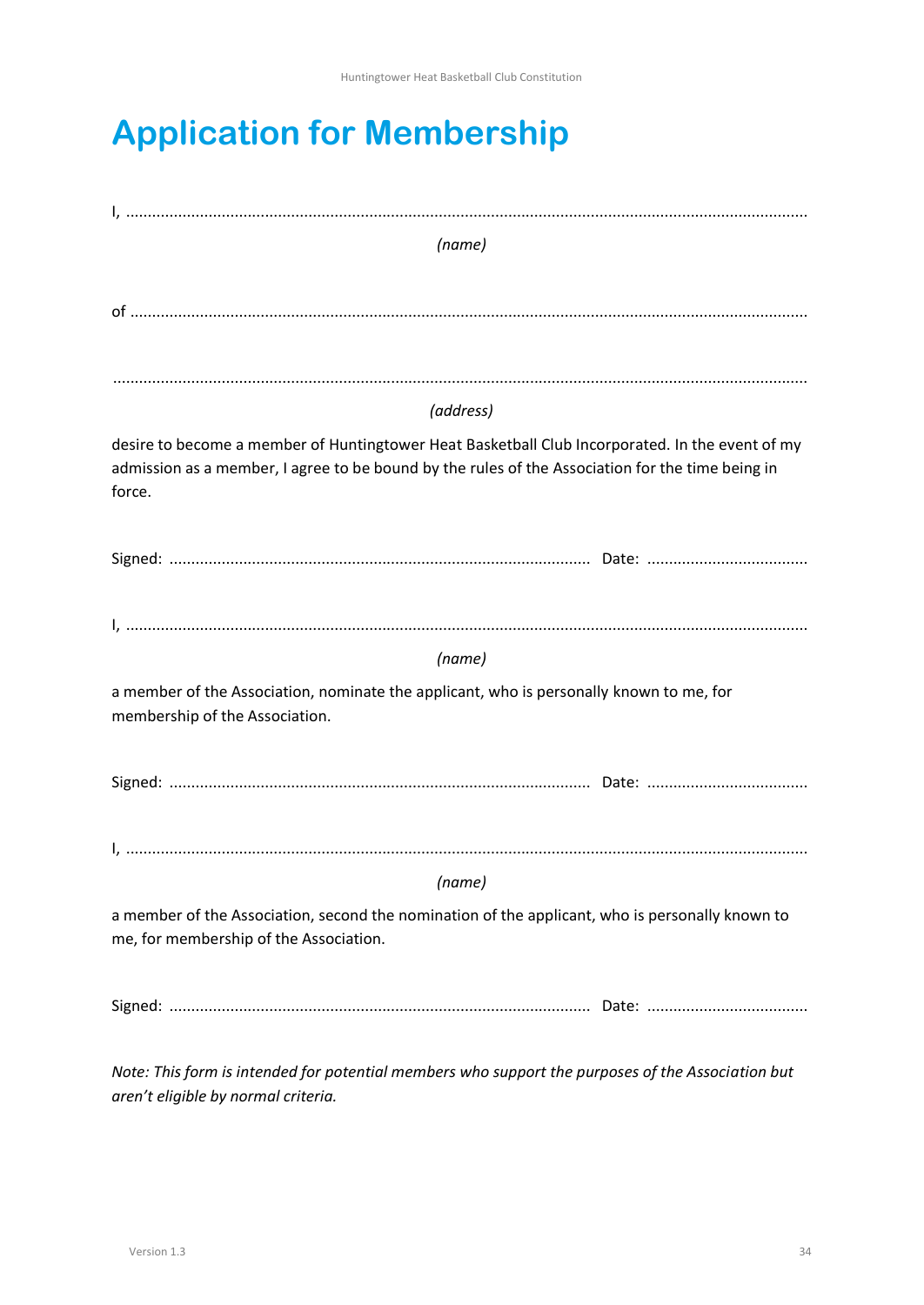# <span id="page-34-0"></span>**Committee Nomination Form**

| (name)                                                                         |  |
|--------------------------------------------------------------------------------|--|
|                                                                                |  |
|                                                                                |  |
| (name)                                                                         |  |
|                                                                                |  |
|                                                                                |  |
| (position)                                                                     |  |
|                                                                                |  |
| on the Huntingtower Heat Basketball Club Incorporated Committee of Management. |  |
| Signature of nominee:                                                          |  |
|                                                                                |  |
|                                                                                |  |
|                                                                                |  |
|                                                                                |  |
|                                                                                |  |
| (name)                                                                         |  |
| Signature of Seconder:                                                         |  |
|                                                                                |  |
|                                                                                |  |
|                                                                                |  |